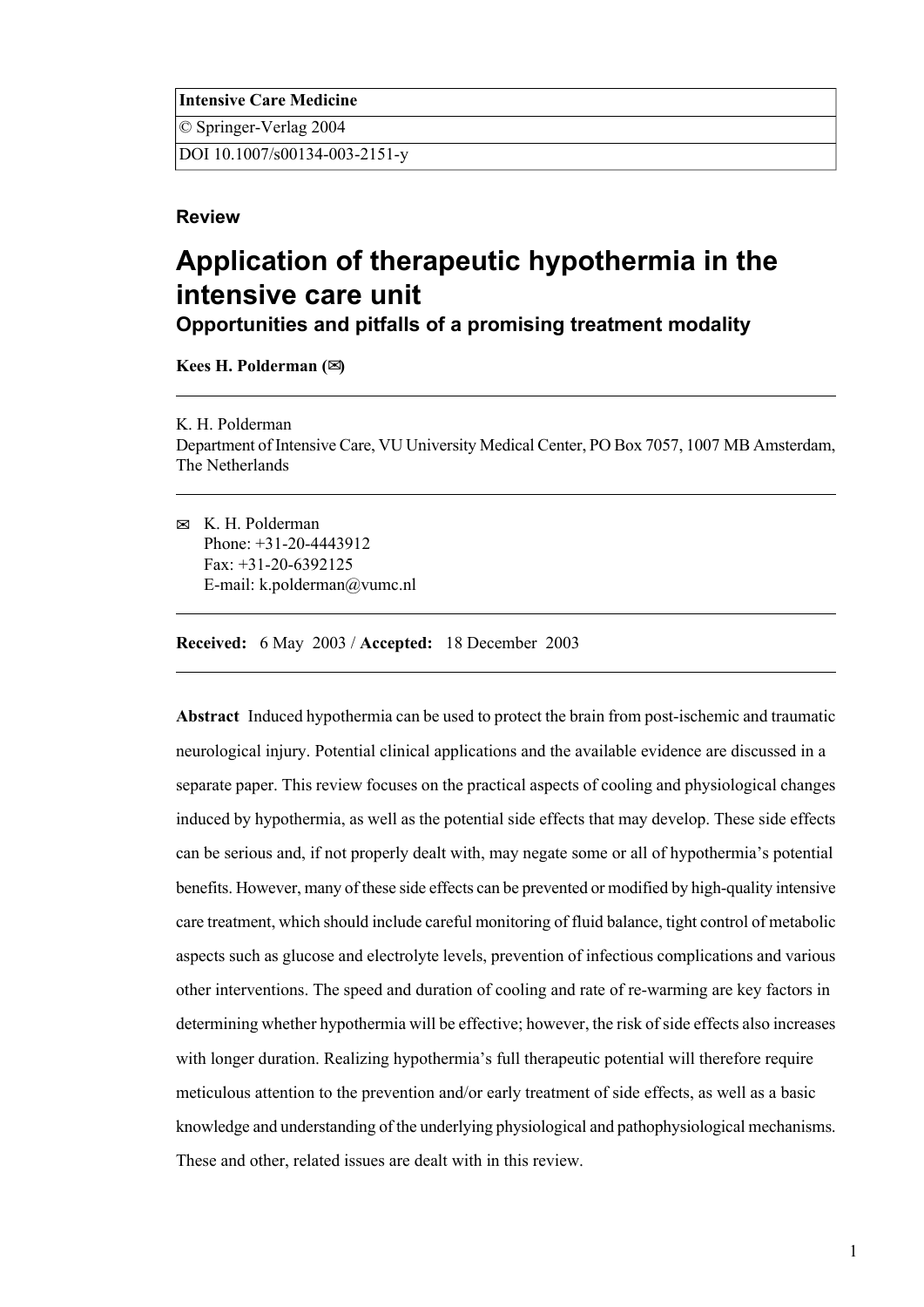**Keywords** Review · Induced hypothermia · Neurological injury · Neuroprotection · Side effects · Physiological changes · Cardiopulmonary resuscitation (CPR) · Arrhythmias · Coagulation · Shivering · Electrolyte disorders · Intracranial pressure · Ischemic brain injury · Reperfusion injury

# **Introduction**

Induced hypothermia is being used with increasing frequency to provide protection for the brain, spinal cord and perhaps other organs, such as the heart, against post-ischemic and post-traumatic injury. A large body of evidence from animal experiments suggests that hypothermia may be effective in various clinical situations if applied appropriately and quickly enough. These observations have been confirmed by an increasing number of clinical studies showing that hypothermia can be successfully used clinically for indications such as post-hypoxic injury following cardiopulmonary resuscitation (CPR). These issues and the evidence supporting various clinical applications of induced hypothermia are discussed in a separate review.

The expanding use of hypothermia in medicine means that most intensivists and others working in the ICU are likely to be confronted with patients who are treated with artificial cooling. Therefore, it is important that those employing hypothermia as a medical tool obtain a basic understanding of the underlying mechanisms, the physiology of temperature regulation and the many physiological changes taking place when a patient is cooled. Moreover, hypothermia can be a two-edged sword; although significant benefits can be achieved, there are many potential side effects that, if left untreated, can diminish or even negate the potential benefits. These side effects, as well as physiological changes associated with cooling and various practical aspects in inducing hypothermia, are the topic of this review.

# **Physiology and mechanisms**

# **Physiology of temperature regulation and induction of hypothermia**

The human body can be roughly divided into two thermal compartments: a "core" compartment, consisting of the trunk and head, excluding the skin, and a "peripheral" compartment, consisting of the skin and extremities. Under normal circumstances core body temperature is strictly regulated around a set point of 36.60±0.38°C. Slight variations in this set point occur in the course of a day;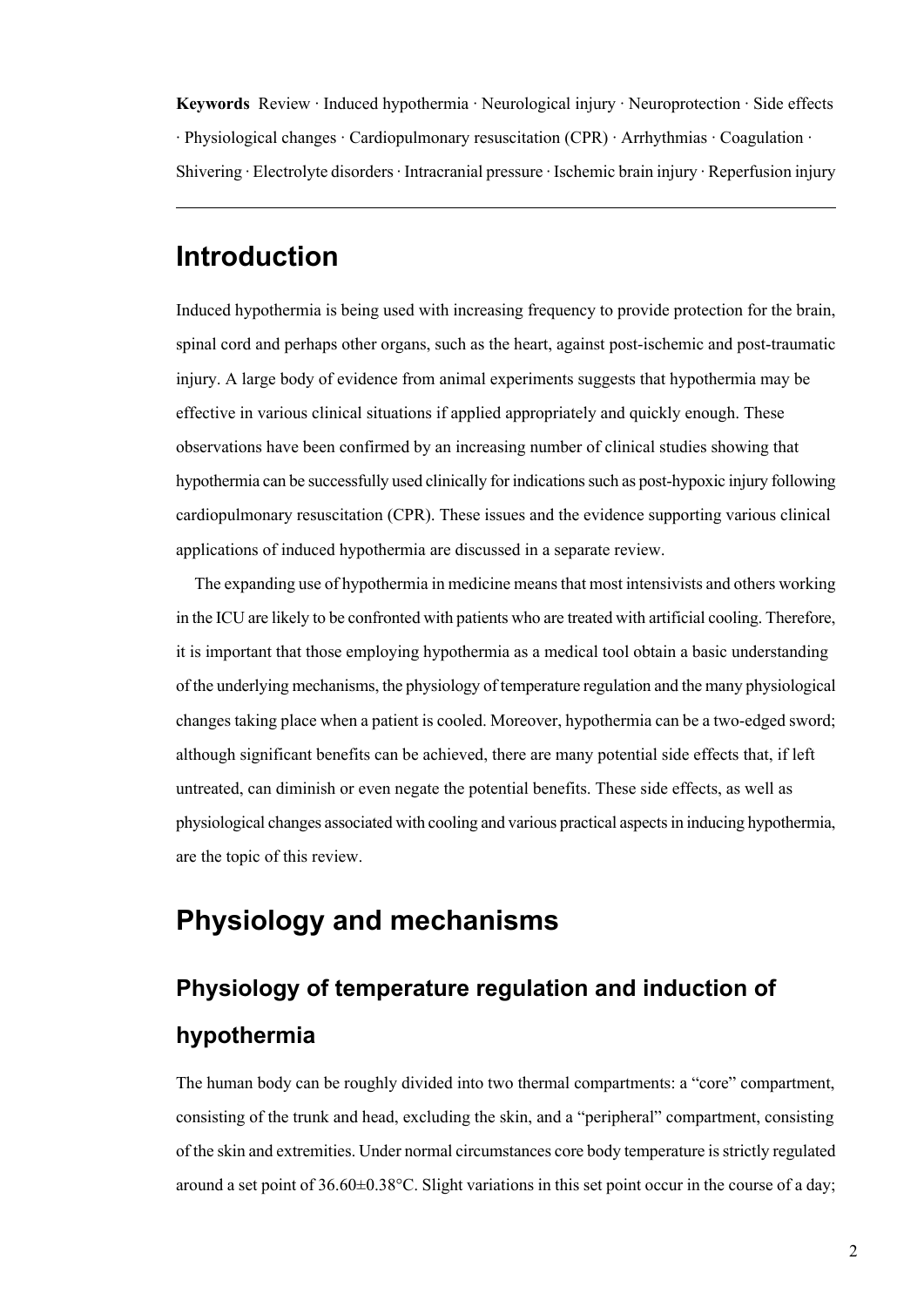usually body temperature is highest at  $\pm 18:00$  h. The temperature of the peripheral compartment is less strictly controlled and, under normal circumstances, is 2–4°C lower than the core temperature. This difference increases in cold environments and decreases in warm environments. The core temperature is regulated by limiting or increasing heat transfer to the periphery through vasodilation or vasoconstriction; in turn; heat loss from the peripheral compartment is regulated through changes in skin perfusion (again through vasodilation or vasoconstriction) and by increasing or decreasing the production of sweat. When warm blood flows from the core to the periphery, heat is transferred from the blood to the surrounding tissues and to the cooler tissue near the skin. The rate of conduction from peripheral blood vessels to the outside depends on the *diffusion coefficient*, which is determined by tissue characteristics. For example, fat insulates about three times as well as muscle, so that obese patients will lose heat more slowly than those who are lean [1, 2]. In experiments in healthy volunteers, the increase in metabolic rate due to shivering is attenuated by the square root of percent body fat [2]. In addition, there are differences between different muscle groups in regard to the intensity of shivering and the amount of heat that can be generated. Muscles of the trunk region began to shiver sooner, and at a higher intensity, than those of the limbs [2].

Apart from sweat production *(evaporation),* heat loss can occur via *convection*, *conduction* and *radiation* (Table 1). The amount of heat loss depends on the temperature gradient, exposed surface and thermal conductivity. At rest and under normal circumstances 50–70% of the heat loss in awake patients occurs through radiation [1, 3]. In sedated patients in the ICU most heat loss will occur via radiation and convection. When patients are actively cooled this is often accomplished by facilitating convection and/or conduction, as well as by facilitating the transfer of heat from the core to the peripheral compartment (see below).

**[Table 1 will appear here. See end of document.]**

### **Induction of hypothermia**

If hypothermia develops (either accidentally or intentionally induced), the body will immediately try to counteract this disturbance in homeostasis. The initial response will be to decrease heat loss, mainly through increasing sympathetic tone and through vasoconstriction in the skin. This response complicates attempts to induce therapeutic hypothermia by external cooling (see below). In addition, heat production will be increased through shivering and, in later phases, through the increased metabolism of fats, carbohydrates and proteins. Shivering can lead to increases in oxygen consumption of between 40% and 100% [4, 5, 6], an undesirable effect particularly in patients with neurological and/or posthypoxic injury. These responses can be counteracted by the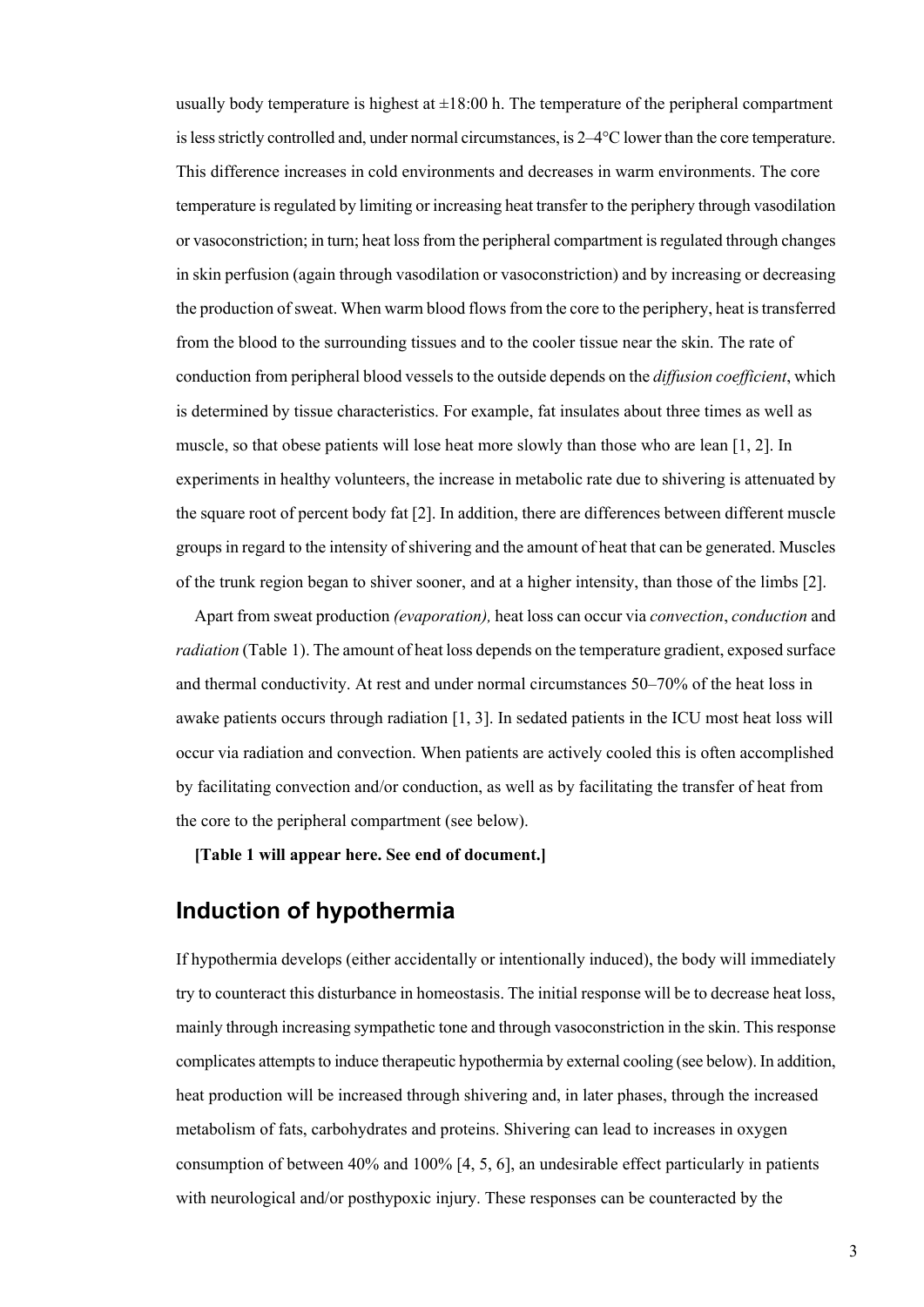administration of sedatives, anesthetics, opiates and/or paralyzing drugs (see below). Sedation and anesthesia also increase peripheral blood flow, thereby increasing the transfer of heat from the core to the periphery. As explained above, the rate of heat loss is determined by the temperature gradient, body composition and the conductive properties of the environment. For example, water is a much better conductor of heat than air and, thus, wet skin will transfer heat much more easily than dry skin. Heat loss is further increased by the use of alcohol-based, rather than water-based, solutions.

It should be noted that the capacity and effectiveness of the mechanisms to control body temperature decrease with age. Younger patients will therefore react earlier and with greater intensity and effectiveness to changes in body temperature than older patients. In addition, older patients have a lower rate of metabolism, often a lower body mass index (BMI) and less effective vascular response (i.e., less vasoconstriction). Thus, in general, the induction of hypothermia in younger patients will be significantly more difficult than in older patients. Induction of hypothermia in younger patients often requires high doses of sedatives to counteract the above-mentioned counter-regulatory mechanisms. Similarly, achieving hypothermia through surface cooling in obese patients will take more time due to the insulating properties of fat. This implies that the surface cooling of obese patients will be more difficult and require significantly more time to achieve target temperatures.

#### **Metabolic and cellular effects of hypothermia**

Hypothermia affects many intracellular processes. Some of these are directly related to its protective effects; these aspects are discussed in more detail in Part 1 of this review. Here we will focus on those features that are relevant to physiological and pathophysiological changes induced by cooling. These changes are listed in Tables 2, 3 and 4.

- **[Table 2 will appear here. See end of document.]**
- **[Table 3 will appear here. See end of document.]**

#### **[Table 4 will appear here. See end of document.]**

Hypothermia leads to a lowering of the metabolic rate. Indeed, in the past it was assumed that the protective effects of hypothermia were due solely to the slowing of cerebral metabolism, with associated decreases in consumption of glucose and oxygen. It has since become clear that other mechanisms are involved, which probably play a much greater role than the changes in metabolic rate. These issues are discussed in Part 1 of this review. Nevertheless, the effects on metabolism are significant and probably do play a part in providing neuroprotection. In addition, these changes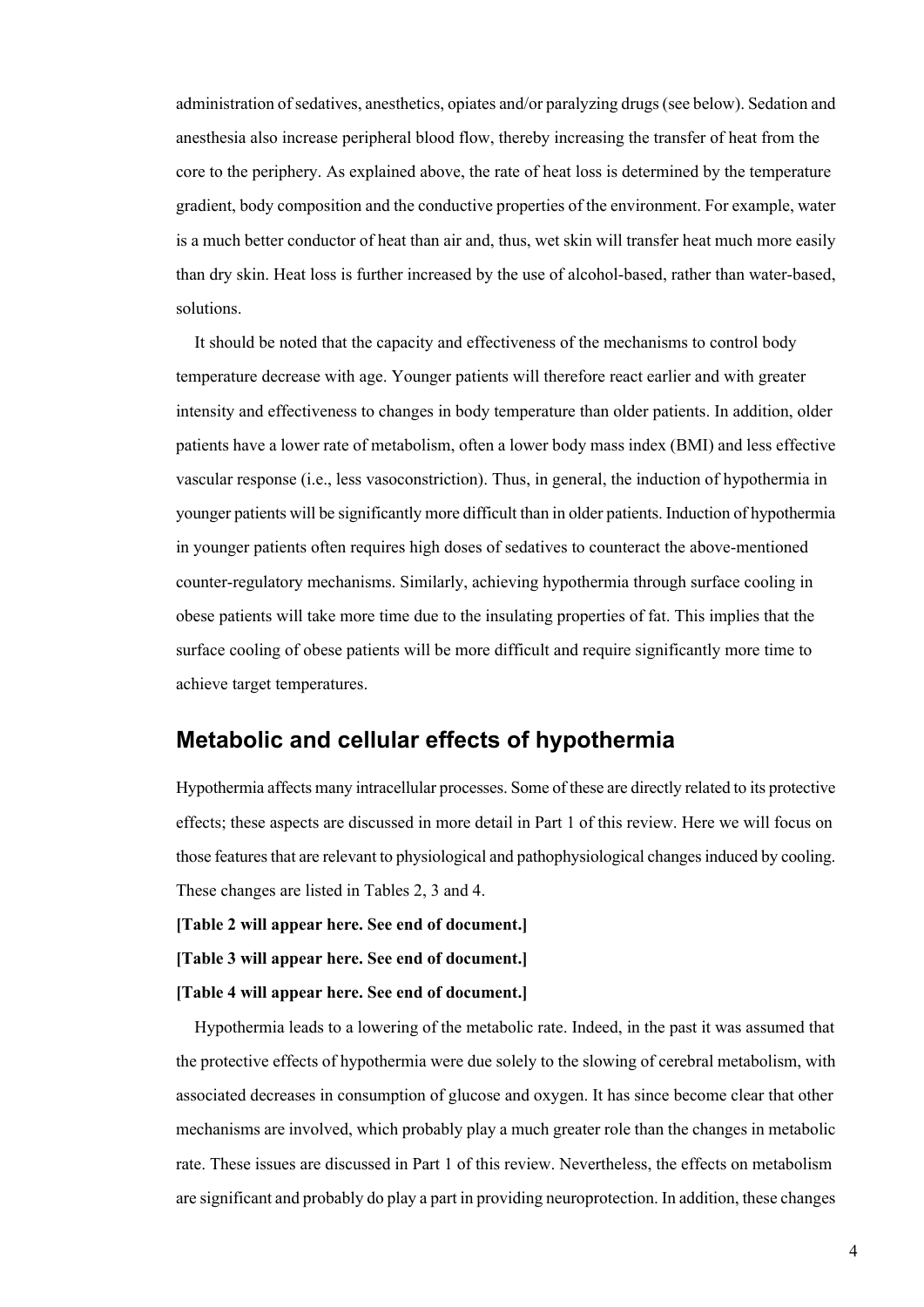in metabolism occur in all organ systems; this means, for example, that there will be a decrease in oxygen consumption and carbon dioxide production (which implies that ventilator settings should be adjusted), a reduction in feeding requirements, etc. Metabolism is reduced by between 5% and 7% per Celsius degree reduction in body temperature [7, 8, 9]. Cerebral blood flow is also decreased, but, when corrected for the decrease in metabolism, the net result is a relative increase.

Many hypothermia-induced metabolic changes occur relatively quickly, within the first few hours. These include changes in energy metabolism and decreases in adenosine tri-phosphate (ATP) demand. Other changes, such as a rise in lactate levels, occur over a longer period of time (>3 h). Induction of hypothermia also leads to an increase in membrane stability, with decreased permeability of cellular membranes, the blood-brain barrier and blood vessel walls [10, 11, 12, 13, 14]. One of the consequences of this is a decrease in edema formation, that appears to be one of the ways in which hypothermia can protect against neurological injury. In addition, hypothermia can prevent or mitigate the excessive influx of  $Ca^{2+}$  into the cell, as well as decrease accumulation of the excitatory neurotransmitter glutamate in the extracellular space [15]. Calcium influx and glutamate accumulation are key elements in the destructive cascade that can follow a period of ischemia; calcium influx into the cell can lead to mitochondrial dysfunction and the activation of various enzymes which can cause additional cell injury and death [15]. Hypothermia also leads to a decrease in intracellular acidosis (although the extracellular pH usually decreases slightly during cooling, due to increased levels of lactic acid, glycerol, free fatty acids and ketonic acids; see below).

Hypothermia also influences the immune system, with an inhibition of neutrophil and macrophage function, suppression of inflammatory reactions and inhibition of the release of pro-inflammatory cytokines [16, 17, 18]. This effect on immune response may contribute to hypothermia's neuroprotective effects, but, of course, increases the risk of infections (see below). Other anti-inflammatory mechanisms include the prevention or mitigation of reperfusion-related DNA injury, lipid peroxidation and leukotriene production as well as a decrease in the production of nitric oxide [19, 20]. In addition, hypothermia decreases reperfusion injury and free radical production [19].

# **Practical aspects and side effects**

Induction of hypothermia induces a large number of physiological changes in the circulatory and respiratory systems, coagulation system, drug metabolism, etc. (listed in Table 2). For the successful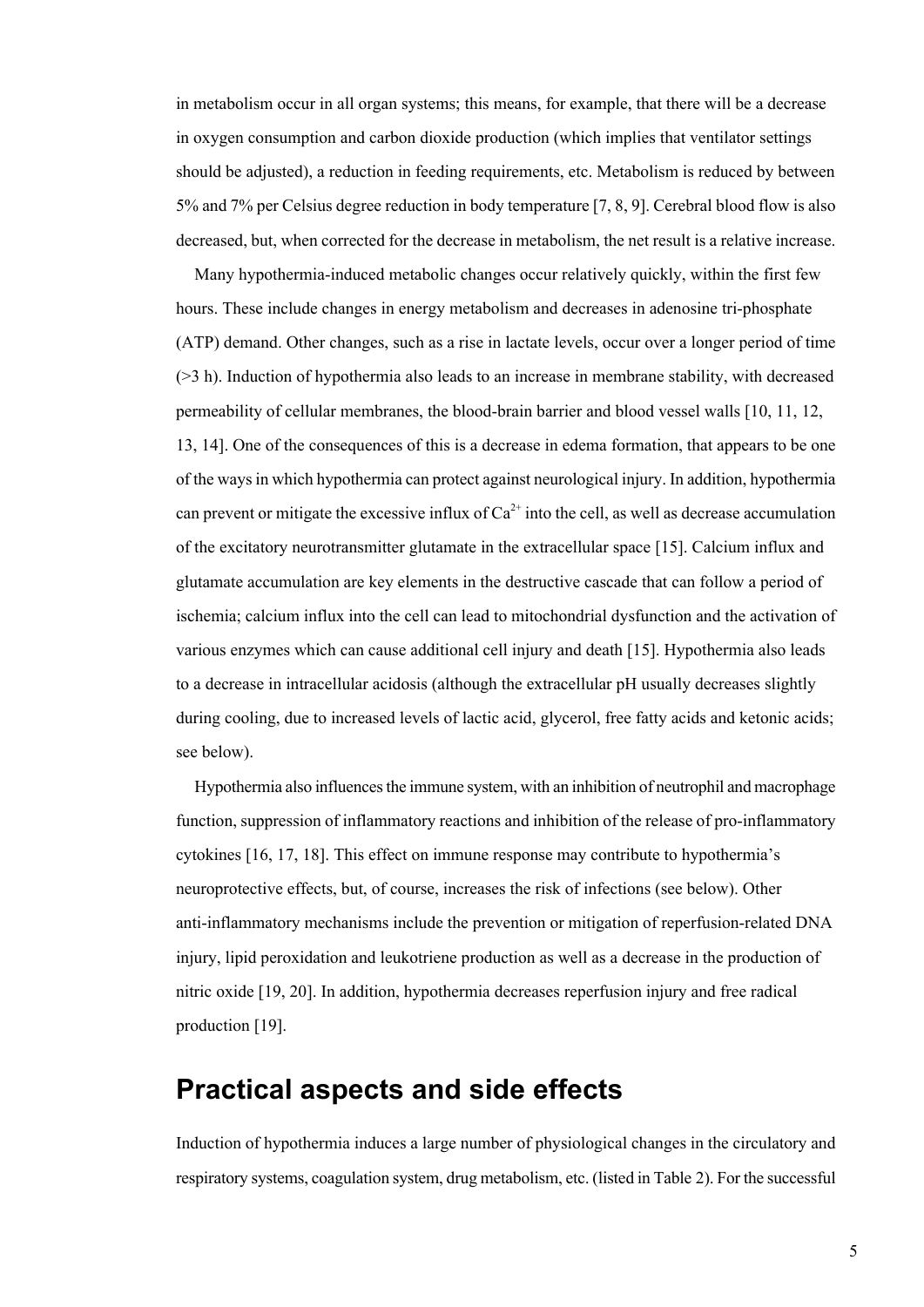use of hypothermia, awareness of these physiological effects and pathophysiological mechanisms is of key importance. The failure to demonstrate positive effects of hypothermia in some clinical trials may be partly due to insufficient regard for side effects causing the (partial) negation of protective effects. In addition, unawareness of hypothermia's physiological consequences may lead to over-treatment. For example, even mild hypothermia induces decreases in cardiac output, mild acidosis, a rise in lactate levels and a moderate increase in levels of amylase. These changes are normal, do not signify any deterioration in the patients' condition and do not require treatment. Naturally, such changes can sometimes be unwanted, such as shivering with its associated rise in oxygen consumption and patient discomfort. Many of these physiological effects can be counteracted by appropriate medication, such as sedatives, analgesics or paralyzers. The use of therapeutic hypothermia will usually require ICU admission and monitoring and often (but not always) sedation and intubation.

The physiological and pathophysiological effects of cooling largely depend on the degree of hypothermia. For example, a significant risk for severe arrhythmias occurs only at temperatures below 28–30°C. Such low temperatures are now rarely employed in induced hypothermia, although they are used more frequently in specific surgical procedures, such as major vascular surgery. This review will focus on the effects of mild to moderate hypothermia (31–35°C).

The physiological adaptations to hypothermia, changes in laboratory values and potential side effects are listed in Tables 2, 3 and 4. These changes depend to varying degrees on the patients' age, underlying disease, co-morbidity etc. Some of these changes can be suppressed or prevented by medication, appropriate sedation or other factors.

#### **Cardiovascular and hemodynamic effects**

Hypothermia is initially associated with sinus tachycardia, after which bradycardia develops. This is partly due to decreases in metabolism and partly to the direct effects of hypothermia on the heart. Various ECG changes may occur (listed in Table 2). The risk of arrhythmias during mild or moderate hypothermia is very low, but increases significantly when the temperature drops below 30°C. The initial arrhythmia is usually atrial fibrillation, which can be followed (at temperatures ≤28°C) by the risk of ventricular flutter or fibrillation. An additional problem is that arrhythmias in deeply hypothermic patients are difficult to treat, as the myocardium becomes less responsive to defibrillation and anti-arrhythmic drugs. When therapeutic hypothermia is applied, therefore, great care should be taken to keep temperatures at 30°C or more, as the risk of clinically significant arrhythmias increases exponentially below this temperature level.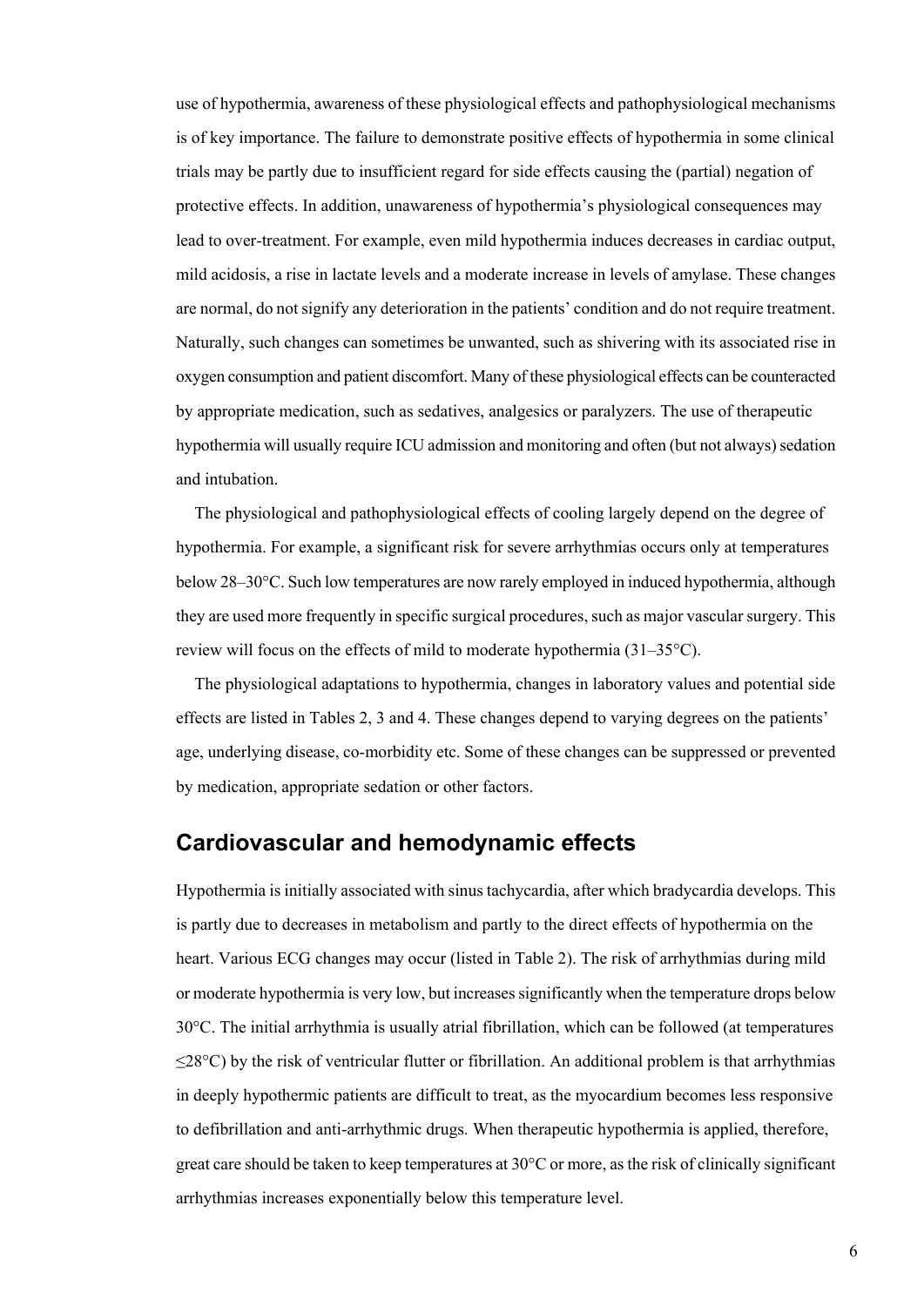Initially, the induction of mild hypothermia increases myocardial oxygen demand relative to supply; the mechanism is probably a hypothermia-induced increase in plasma levels of adrenaline and noradrenaline leading to an increase in cardiac output and oxygen demand [21]. With further reductions in temperature, decreases in heart rate and the slowing of metabolism will reduce cardiac afterload and oxygen demand. Mild hypothermia decreases cardiac output by about 25% and leads to increased vascular resistance and a rise in central venous pressure. During severe hypothermia (≤30°C) left ventricular contractility itself may decrease, inducing systolic and diastolic dysfunction. In healthy subjects mild hypothermia (35.5°C) has been shown to increase coronary perfusion [21, 22]. However, one study reported that, in patients with pre-existent coronary artery disease, coronary vasoconstriction may occur during hypothermia [22]. This difference is presumed to be caused by endothelial dysfunction associated with atherosclerosis [21]. This would imply that there is a theoretical risk of myocardial injury during the induction of mild hypothermia in patients with cardiovascular disease, especially in the phase when cooling is initiated and the heart rate temporarily increases.

On the other hand, there is strong evidence from animal studies that the induction of hypothermia during or following myocardial infarction can decrease the infarct size [23, 24, 25, 26, 27, 28, 29, 30]. Hypothermia has been used in one clinical study in 42 patients with acute myocardial infarction undergoing emergency percutaneous coronary intervention [31]. Twenty-one patients were treated with hypothermia for 3 h after reperfusion, the other patients served as controls. The hypothermia group had a trend to smaller infarct sizes and fewer major adverse cardiac events, though these differences did not reach statistical significance in this small number of patients. Although firm conclusions regarding the benefits for cases of myocardial infarctions cannot yet be drawn, these data do at least suggest that hypothermia did not adversely effect outcome in these patients with coronary artery disease.

## **Coagulation**

Hypothermia induces a mild bleeding diathesis, with increased bleeding time due to its effect on platelet count [32, 33], platelet function [32, 33, 34], the kinetics of clotting enzymes and plasminogen activator inhibitors [35, 36] and other steps in the coagulation cascade [36, 37, 38]. It should be pointed out that the laboratory results of standard coagulation tests such as prothrombin time and partial thromboplastin times will remain normal, because these tests are usually performed at 37°C in the lab. Tests will be prolonged only if they are performed at the patient's actual core temperature [39]. However, in spite of the above-mentioned abnormalities, the risk of significant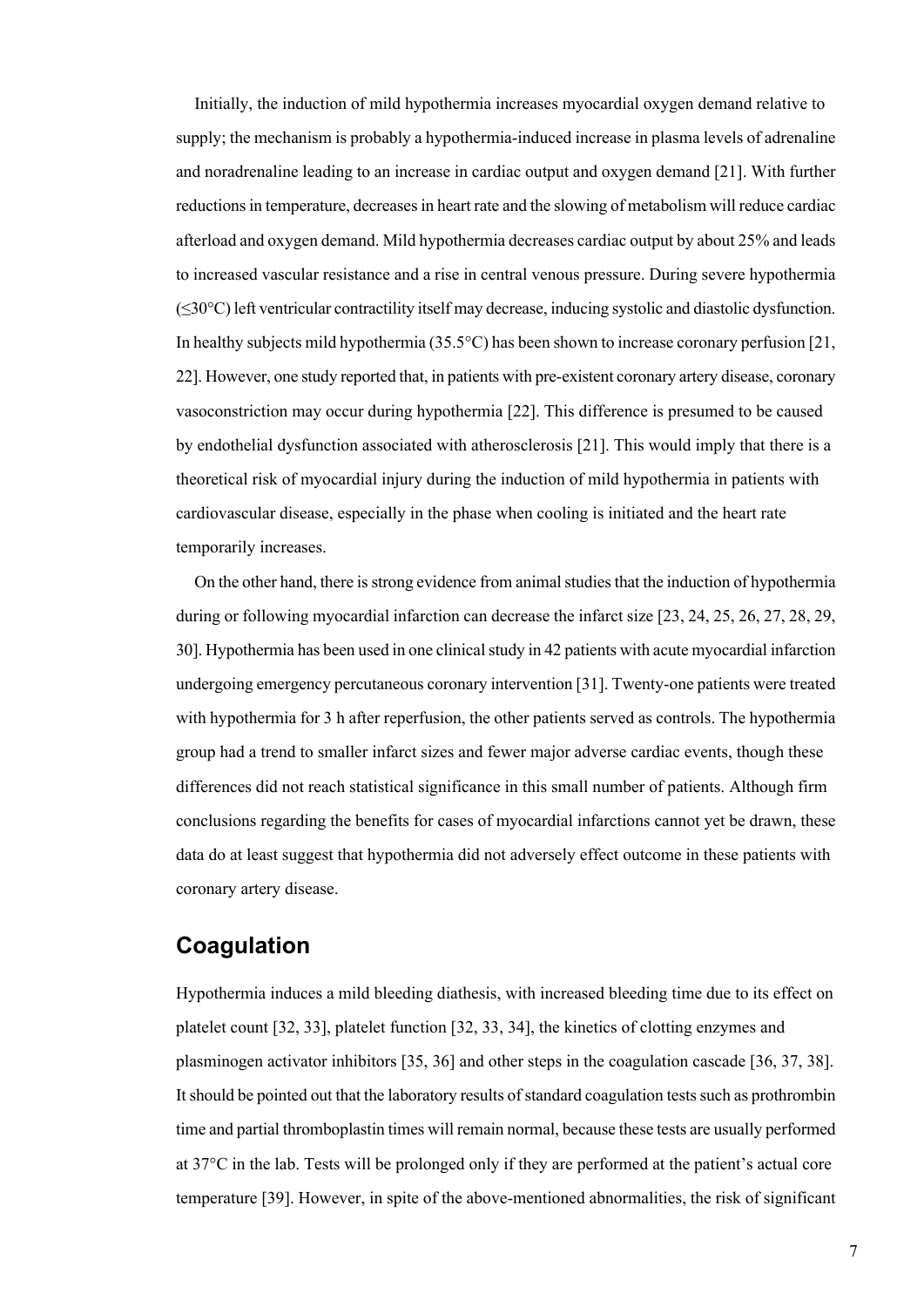bleeding is very low, even in patients with traumatic brain injury (TBI) [40]. None of the clinical trials in patients with TBI, subarachnoid hemorrhage, stroke or post-anoxic coma have reported increased intracranial bleeding associated with cooling. These observations are confirmed by data from animal experiments showing decreased extravasation of hemoglobin during hypothermia [12]. Overall, few bleeding complications were seen in any of the major clinical trials using hypothermia, and risks of bleeding should therefore not preclude the use of hypothermia if deemed appropriate. Platelets and/or fresh frozen plasma can be administered to improve coagulation if necessary.

Coagulation disorders may be a greater problem in trauma patients. Here the use of therapeutic hypothermia is somewhat controversial and a potential conflict between 'protecting the brain and protecting the body' may arise. Various studies have reported an association between hypothermia and adverse outcome in trauma patients [41, 42, 43]; this link has given hypothermia an ominous reputation among trauma surgeons and has led to recommendations of the aggressive re-warming of trauma patients. However, its should be pointed out that most of these studies were uncontrolled and retrospective, and in most cases no multivariate analysis was performed to correct for potential confounders [review of this issue: 44]. One study that did perform multivariate analysis, correcting for factors such as presence of shock (associated with both hypothermia and adverse outcome, and therefore a potential confounder) concluded that hypothermia is a marker, but not a cause, of adverse outcome [45]. Thus, although hypothermia does induce a degree of coagulopathy, its reputation in trauma patients may be partly undeserved; the use of therapeutic hypothermia in trauma patients should, therefore, not be automatically excluded. This view is underscored by observations that active re-warming of hypothermic patents with TBI may adversely affect outcome [46]. We therefore recommend that the use of hypothermia be considered in trauma patients who meet inclusion criteria as set out in Part 1 of this review (for example, patients who have undergone CPR with unclear neurological outcome) provided they do not have active bleeding and are hemodynamically stable.

### **Infection**

Evidence from clinical and in vitro studies shows that hypothermia can impair immune function. Indeed, (as discussed above) inhibition of inflammatory responses may be one of the mechanisms through which hypothermia exerts neuroprotective effects. Hypothermia inhibits the release of various pro-inflammatory cytokines [16, 17] and suppresses chemotactic migration of leukocytes and phagocytosis [47]. Hypothermia-induced insulin resistance and hyperglycemia may further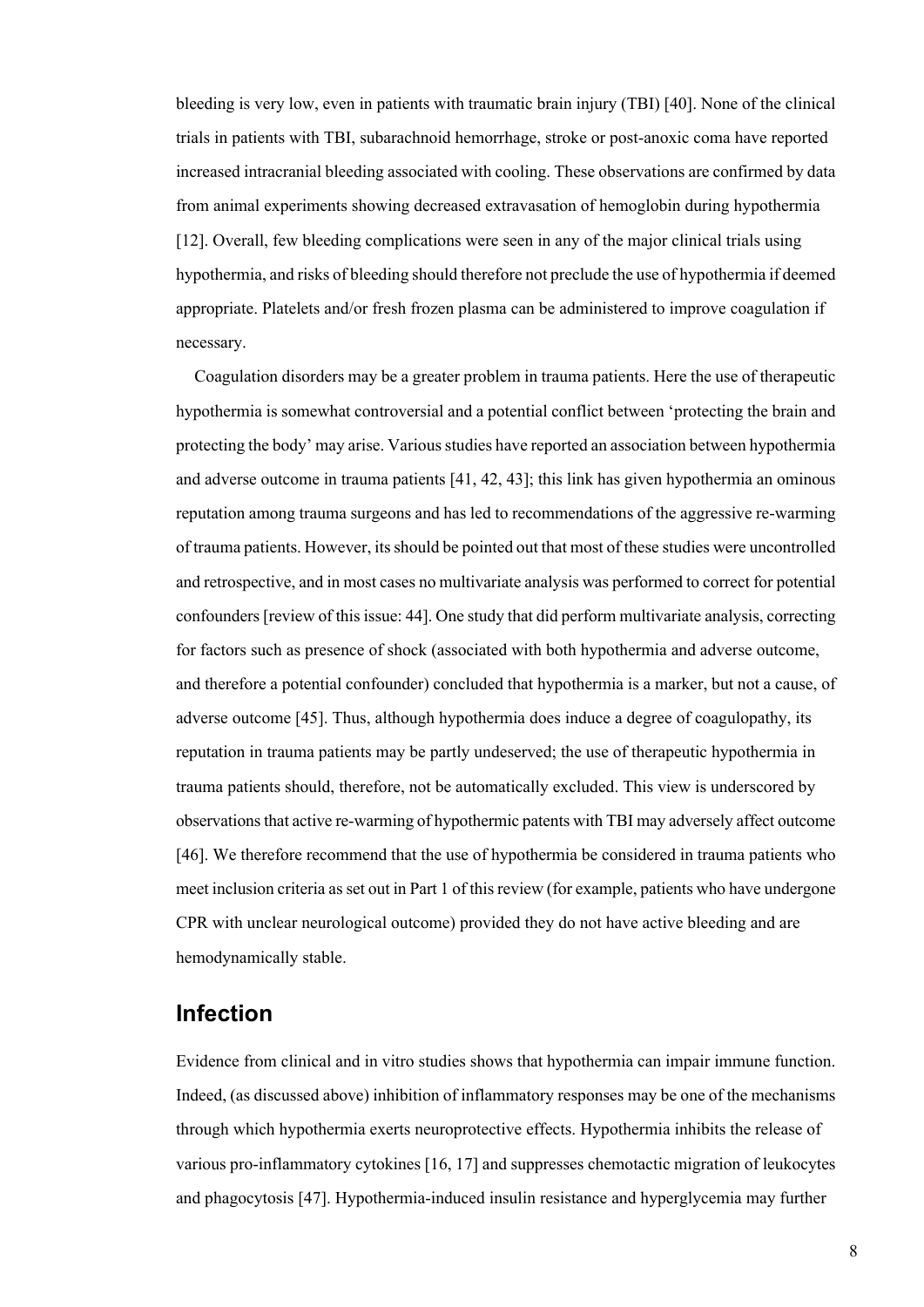increase infection risks (see below*)*. Thus, there are plausible mechanisms for an immunosuppressive effect of hypothermia.

A number of studies, mostly in patients with stroke or TBI, have indeed reported higher risks of pneumonia when therapeutic hypothermia is used over longer periods of time  $(\geq 48-72 \text{ h})$  [48, 49]. However, other studies using hypothermia for prolonged periods in patients with TBI reported no increase in infection rates [50, 51]. This may be attributable to antibiotic prophylaxis or selective decontamination of the digestive tract (SDD), which were used in some of these studies [51]. Short-term cooling  $(\leq 24 \text{ h})$  does not appear to increase the risk of infection [50, 52, 53]. Overall, the risk of respiratory tract infections appears to increase when patients are cooled for 48 h or more; this problem appears manageable with rigorous surveillance and, perhaps, prophylactic measures.

Some studies have also reported a higher risk of wound infections associated with hypothermia [54, 55]. This may be related to both diminished leukocyte function and hypothermia-induced vasoconstriction. Animal studies have shown that the establishment of infection probably occurs within the first 3 h of bacterial inoculation [55, 56, 57] and is facilitated by local vasoconstriction and hypoperfusion. This may be important in patients requiring surgery during treatment with hypothermia. Moreover, other wounds, including bed sores and catheter insertion sites, are more likely to show progression and/or impaired healing during cooling.

#### **Hypovolemia, fluid balance and electrolytes**

The induction of hypothermia can lead to the loss of significant amounts of fluids, due to so-called hypothermia-induced diuresis [58, 59, 60, 61]. This may be especially pronounced in patients with TBI, in whom diabetes insipidus, induced by cranial trauma, and administration of medication such as mannitol may exacerbate fluid losses [51, 59, 60]. The impact of this may be significant, especially in patients with TBI or subarachnoidal hemorrhage (SAH) where even very brief episodes of hypovolemia or hypotension can significantly, and adversely, affect outcome [62, 63, 64]. Indeed, any beneficial effects of hypothermia may be lost due to side effects if these are not treated proactively and vigorously [58]. Therefore, close attention should be paid to the patients' diuresis and fluid balance especially during *induction* of hypothermia (i.e., the phase when the patients' body temperature is decreasing, which is the phase when excessive diuresis and hypovolemia are most likely to occur [51, 58, 59]). In our center we infuse 500–1000 ml of saline and electrolytes (see below) in TBI patients upon initiation of cooling (provided the patients are young and have no significant counter-indications) and supplement fluid losses that occur during cooling [51, 58,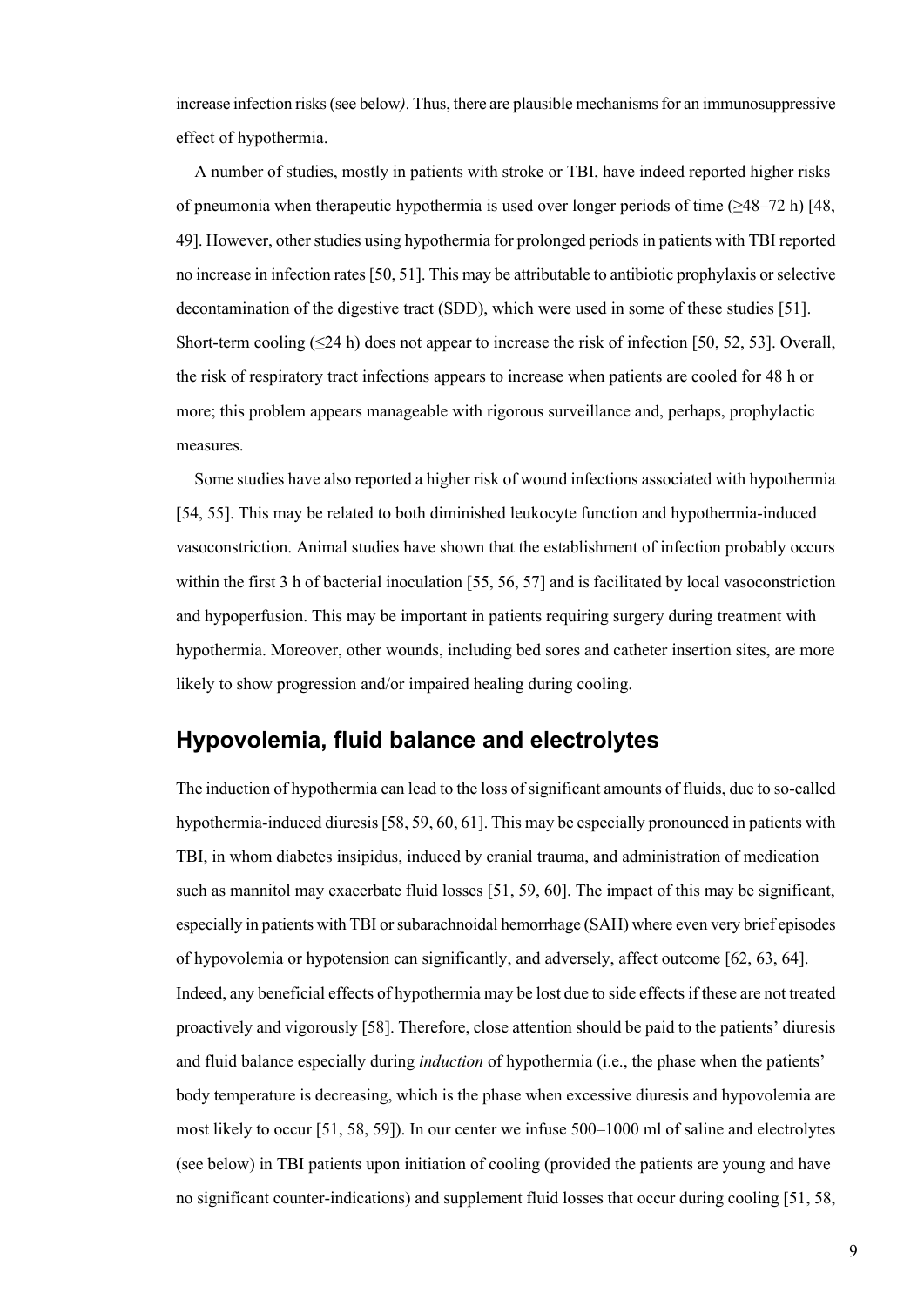59]. However, these problems are much less evident in other categories of patients, such as those with post-anoxic coma following CPR [52, 53, 65]. The reason for this difference is probably that the risk of excessive fluid loss in TBI patients is caused by a combination of hypothermia and other factors, such as the administration of mannitol to decrease intracranial pressure.

Another important problem is induction of electrolyte disorders. We and others have observed severe electrolyte disorders (i.e., low levels of Mg, K, P and Ca) during cooling of patients with TBI [59, 66]. Such electrolyte disorders can cause cardiac arrhythmias as well as hypotensive episodes with decreases in cerebral blood flow. Magnesium may be especially important in this regard, because of its specific role in mitigating neurological injuries [67, 68, 69, 70, 71]. Intracellular free magnesium in the brain declines by up to 60% following moderate traumatic brain injury in rats [72]. Numerous animal studies have shown that magnesium depletion leads to significantly worse outcomes in experimental TBI; administration of magnesium before or even after trauma substantially mitigates secondary injury and reduces the loss of cortical cells [67, 68, 69, 73, 74, 75, 76]. Magnesium may also play a role in the prevention of reperfusion injury, which is one of the key mechanisms underlying secondary neurological injury [76]. In addition, loss of magnesium is associated with vasoconstriction of cerebral and coronary arteries [77, 78, 79].

Clinical studies in ICU patients have shown that hypomagnesemia is associated with adverse outcome [80]. Severe head injury itself is associated with significant loss of electrolytes including magnesium [71]; thus many patients with TBI have hypomagnesemia at admission [71], which subsequently can be significantly exacerbated by the induction of hypothermia [59]. Electrolyte disorders are easily treated or prevented; physicians utilizing induced hypothermia should be aware of these risks. It should be noted that serum levels do not always accurately reflect magnesium status [79], and in our opinion magnesium levels should be maintained in the high or high-normal range in all patients with neurological injury [70]. Other electrolytes, such as phosphorus and potassium, should also be monitored closely and maintained in the high-normal range [70].

### **Other metabolic effects**

Hypothermia decreases insulin sensitivity and insulin secretion, which can lead to hyperglycemia. Hyperglycemia is associated with increased infection rates, increased incidence of renal failure and critical illness neuropathy and various other complications, while prevention of hyperglycemia and tight control of glucose levels may decrease morbidity and mortality in ICU patients [81]. These protective effects are due to the prevention of hyperglycemia *per se* rather than to the direct effects of insulin [82, 83]. This underscores the importance of tight glucose regulation, especially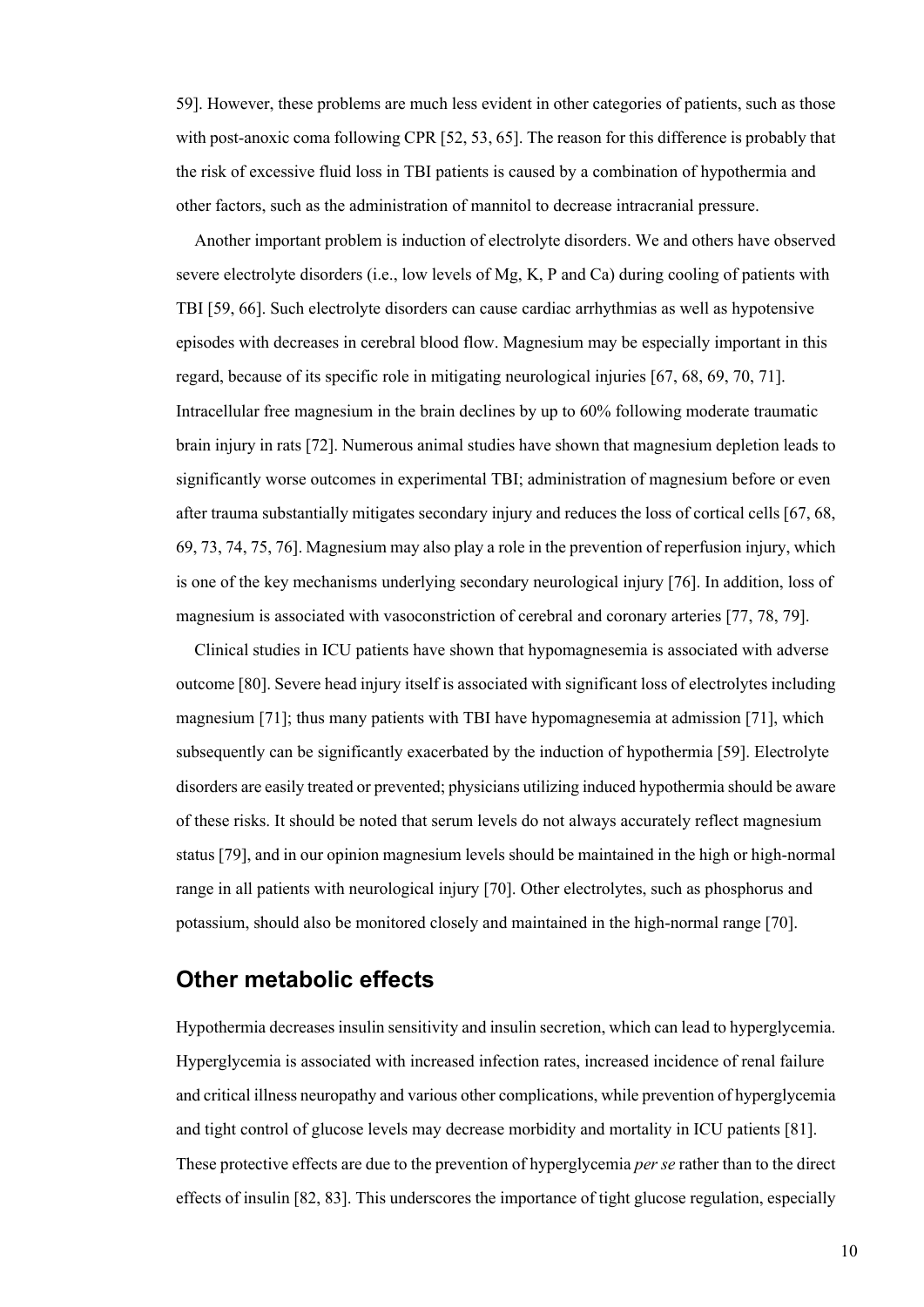in patients treated with hypothermia in whom hyperglycemia is more likely to develop. The amounts of insulin required to maintain glucose levels within the normal range are likely to increase during the induction of hypothermia and physicians applying hypothermia should be aware of this phenomenon.

Hypothermia also induces mild acidosis through various mechanisms including increased synthesis of glycerol, free fatty acids, ketonic acids and lactate. These changes are normal metabolic consequences of hypothermia and should not be attributed to complications such as bowel ischemia.

### **Shivering**

As discussed in "Physiology and mechanisms", the body will employ various mechanisms to generate heat, including shivering which may increase oxygen consumption and patient discomfort. In ventilated patients this can be counteracted by the administration of sedatives and analgesics or, if deemed appropriate, the administration of muscle paralyzers. Shivering can be attenuated by relatively small doses of opiates; meperidine (pethidine) appears to be somewhat more effective in this regard due to a higher activity at the kappa receptor [15]. This means that lower doses (12.5–25 mg) can be used, which may be especially important if hypothermia is used in awake patients. When using paralyzers and/or opiates is deemed undesirable, alternatives with which to treat shivering include the administration of clonidine, neostigmine and ketanserine. However, care should be taken to avoid adverse effects; for example, clonidine may aggravate hypothermia-induced bradycardia.

## **Miscellaneous**

Another important issue is the effect of hypothermia on drug metabolism and pharmacokinetics. The enzymes that metabolize most drugs are highly temperature-sensitive and, thus, drug metabolism is significantly affected by hypothermia. Clearance of various drugs is decreased and in most patients doses should be lowered during hypothermia. Unfortunately, few data are available regarding the effects of hypothermia on the metabolism of specific drugs. However, the studies that have been carried out confirm the expectation that plasma levels increase and the effects of drugs are prolonged. For example, plasma levels of propofol increase by approximately 30% and of fentanyl by 15% when individuals are 3°C hypothermic [55]. A number of the medications for which data are available are listed in Table 2.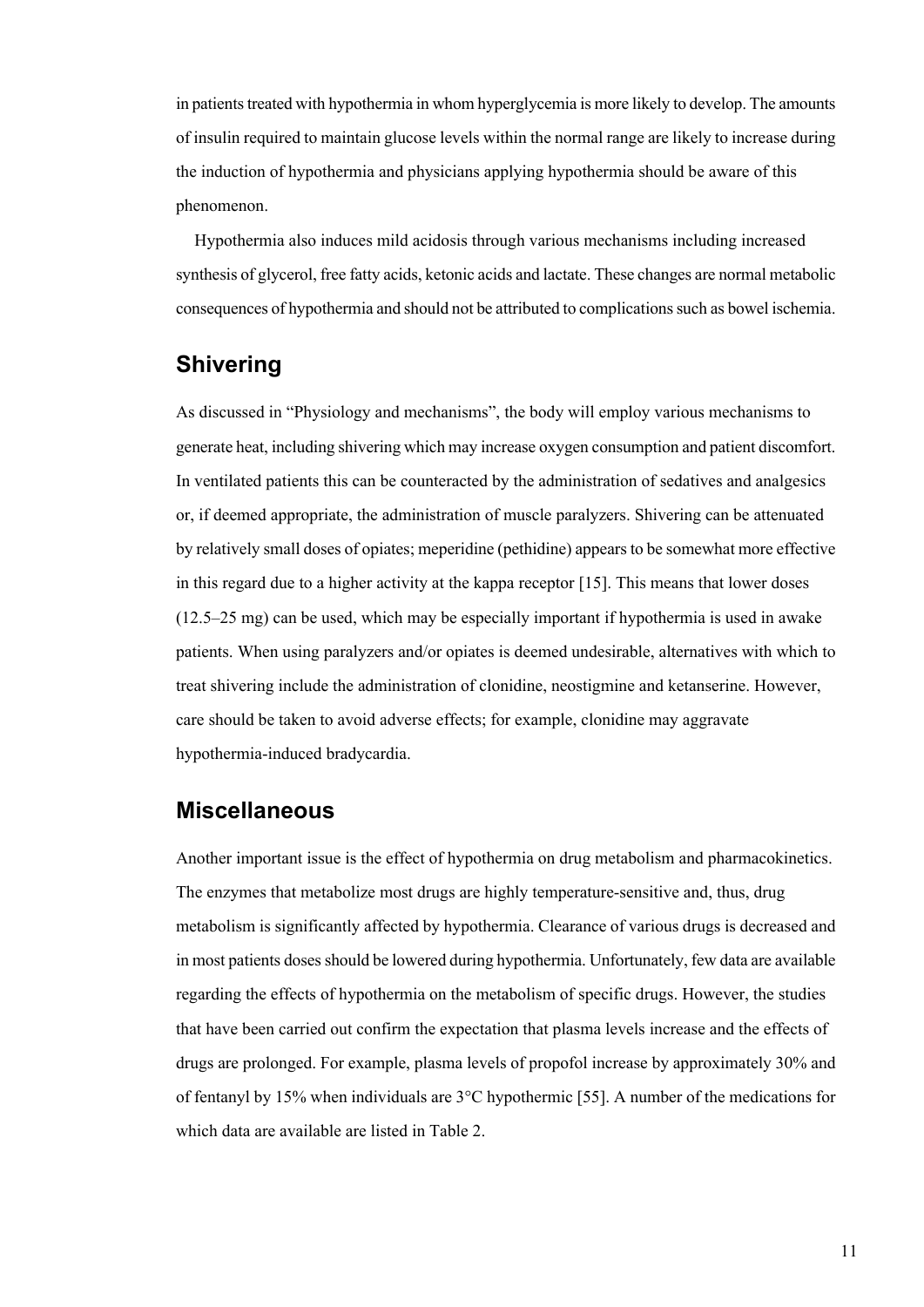## **Cooling methods and practical guidelines**

## **Methods to induce hypothermia**

There are numerous strategies to cool patients, based on the four basic mechanisms for heat loss: convection, conduction, evaporation and radiation. In addition, heat generation in patients with hyperthermia can sometimes be reduced by antipyretic agents. However, in patients with elevated temperature caused by impaired thermoregulation (such as central fever or heat stroke) these agents are often ineffective. Various cooling techniques have been used in in vitro and clinical studies, including ice-water circulating blankets, ice bags, air mattresses, cooling catheters, intravenous infusion of cooled fluids (4°C) followed by cooling through other methods, the infusion of extracorporeally cooled blood via the carotid artery, helmets and cooling caps with cold fluids or chemical cooling capabilities, ice-water nasal lavage, cold peritoneal lavage and cardiopulmonary bypass [31, 84, 85, 86, 87, 88, 89, 90, 91, 92, 93]. The methods most commonly employed in the clinical setting are summarized in Table 5. Cooling caps and coils wrapped around the head have been used mainly in infants and neonates, but have also been tried in adults.

#### **[Table 5 will appear here. See end of document.]**

Most large clinical trials published so far have used either water-cooling or air-cooling blankets. Air-cooling blankets have also been used in general wards in awake patients [94, 95]. Water-cooling blankets are much more efficient for cooling than for warming patients, because the temperature difference can be set much higher; during warming a set temperature above 40–42°C can cause burns, whereas the skin is much more tolerant of lower temperatures. As explained in "Physiology and mechanisms", the speed of inducing hypothermia may be important in achieving optimum effects. The times required to achieve target temperatures have varied considerably in the clinical trials published so far, ranging from approximately 2 h [51, 52] to around 8 h [46, 53]. These time periods depend on patient factors (nature of the underlying disease or injury, age, sex, BMI), countermeasures to prevent shivering and heat generation, and on technical aspects such as the cooled surface, temperature of the blankets or air, cooling capacity, etc. In a recently published study in patients with TBI we were able to induce temperatures of 34°C or below in 95% of our patients within 2 h, by using two cooling blankets (above and below the patient) with the water temperature set at 4°C until the core temperature was 33°C or less (the target temperature being  $32^{\circ}$ C), and by using water and alcohol sprays and exposing the areas of skin that were not directly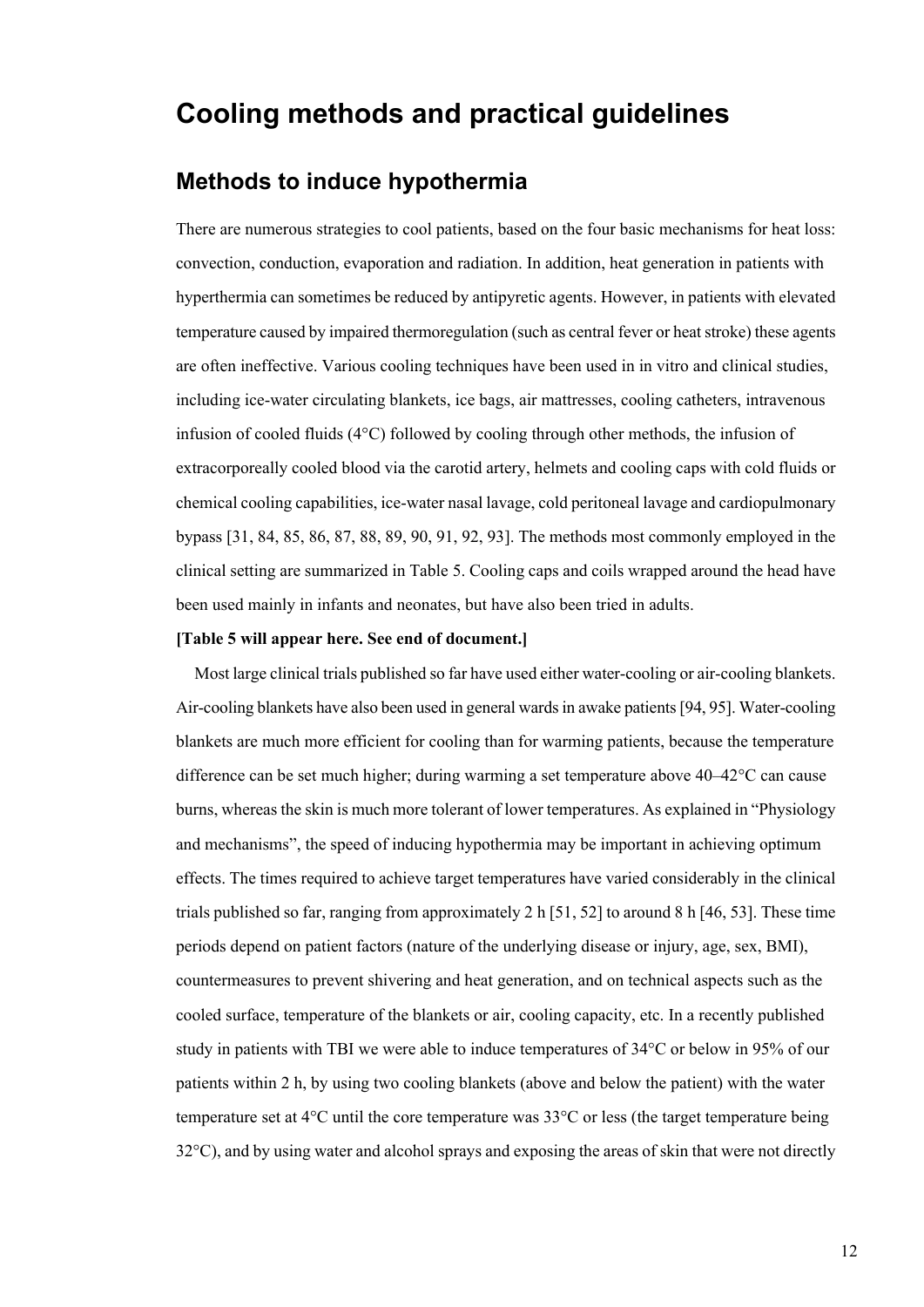cooled [51]. Heat transfer from core to periphery may also be facilitated by the use of vasodilatory medication.

An even quicker method was described in a preliminary report by Bernard et al. [96], who used large volumes (30 ml/kg) of ice-cold (4°C) intravenous fluid (lactated Ringer's solution) to cool 22 comatose survivors of out-of-hospital cardiac arrest quickly. These authors were able to decrease core temperature from 35.5 to 33.8°C within 30 min with no adverse consequences, and concluded that this was an inexpensive and effective method of initially inducing mild hypothermia. We have used this method in selected cases in our own clinic with good results and no adverse effects.

A new development is the availability of intravascular cooling catheters such as the CoolLine, SetPoint and others (Table 5). These are central lines with two or three balloons filled with temperature-controlled saline, allowing direct intravascular (and, therefore, core) cooling via the subclavian, superior caval or femoral vein. Experience with these catheters has been relatively limited so far, although they are rapidly gaining in popularity. Initially, two small feasibility trials in six [90] and eight patients [91] reported that it was an effective, relatively quick method to induce and maintain hypothermia, and that it was less labor-intensive than the 'conventional methods' listed above. Of note, no thrombus formation on these catheters was observed upon removal in these studies. Endovascular cooling has also been used to induce brief periods of hypothermia in 20 non-sedated patients undergoing percutaneous coronary intervention with the aim of reducing infarct size [31]. A larger trial using this device to cool 51 patients with hyperthermia in a neurosurgical ICU has recently been published; the authors reported that the device was safe and effective in inducing hypothermia [92]. However, no studies have yet been published in which these devices have been used for longer-term (>24 h) cooling.

Yet more novel approaches include the use of selective brain cooling [86], peritoneal cooling [88] and ice-water nose cooling [93]. Experience with these methods is limited to animal studies and/or small case series [93]. Treatment with paracetamol or acetaminophen may serve as an accessory method to lower temperature, especially in patients with hyperthermia, although their effectiveness in patients with neurological injury is limited [94].

### **Practical guidelines**

Therapeutic hypothermia can be used in various types of neurological injury and perhaps for other indications, such as the prevention of reperfusion injury. The use of hypothermia will often require intubation, mechanical ventilation, sedation and, at times, pharmacologic paralysis to prevent shivering. A major problem induced by these measures is that they may significantly hamper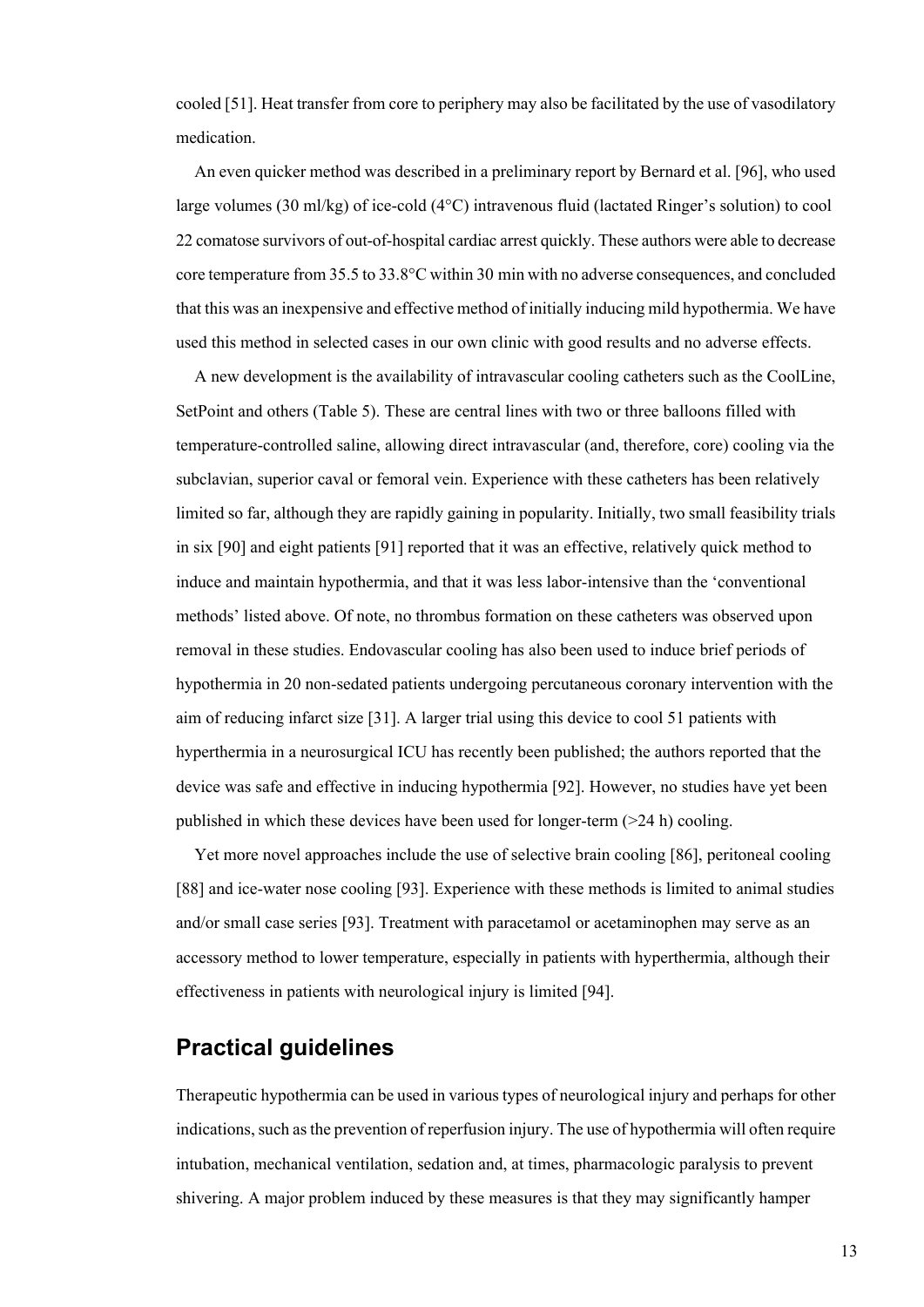neurological assessment of the patient; thus patients should be carefully monitored for, for example, the development of seizures, which may present much less clearly. As outlined in "Practical aspects and side effects", the induction of hypothermia can cause a number of side effects; however, many of these can be prevented or attenuated. Fluid balance should be carefully monitored and hypovolemia and hypotension avoided, especially in patients with TBI or SAH. Electrolyte disorders (especially hypomagnesemia) and arrhythmias should be prevented, if necessary by the early or prophylactic administration of anti-arrhythmic agents. This also applies to hyperglycemia, which should be combated through intensive insulin therapy and frequent monitoring.

Infections should be prevented by early or even prophylactic treatment with antibiotics. Bleeding complications can be avoided by the timely administration of platelets or fresh frozen plasma, particularly if surgical interventions or invasive procedures are performed. From this perspective, realizing hypothermia's full therapeutic potential presents a great challenge to ICU physicians, requiring first-rate quality in many aspects of intensive care. This applies not only to intensivists but, in equal measure, to ICU nurses and others caring for critically ill patients in the ICU. Hypothermia-induced vasoconstriction of the skin and increased risk of wound infections will increase the risk of bed sores, as will the sedation and paralysis often required in these patients. The risk of respiratory tract infections may increase, requiring extra vigilance and interventions by the nursing staff, physiotherapist and others. Infections should be treated promptly and aggressively. The use of selective decontamination of the digestive tract should be considered in these patients.

The insertion sites of central venous catheters will require close monitoring and extra care. The patient may become relatively unstable, especially in the cooling phase while the core temperature is decreasing. Polyuresis, electrolyte disorders and hypotension may develop, especially in patients with TBI; ventilator settings will need to be changed as oxygen demand and production of carbon dioxide decrease due to the slowing of metabolism. Blood samples must be frequently drawn and analyzed on site or sent for analysis; the patient must be closely monitored for any signs of shivering, seizures etc. All this will, at least temporarily, increase the nursing work load. This is something to keep in mind as various studies have demonstrated that the lack of nursing and medical staff due to increased workload can adversely affect outcome [97].

The successful application of hypothermia thus requires a concerted team effort and the difficulties involved, as well as potential side effects and risks, should not be underestimated. Using this therapy requires vigilance, attentiveness and experience. ICUs considering the use of therapeutic hypothermia should adopt strict guidelines and protocols, and provide training for ICU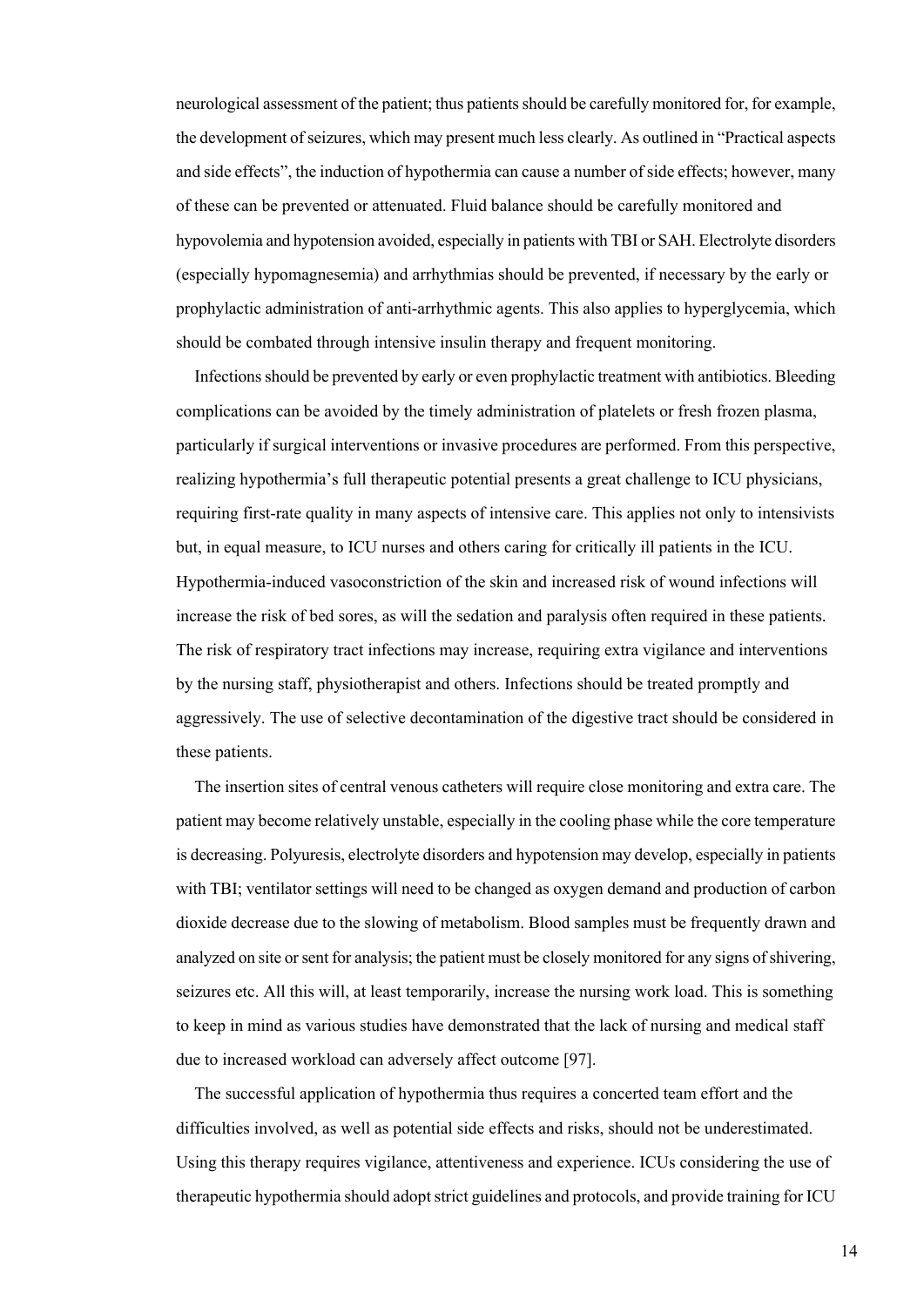physicians, nursing staff and other members of the ICU team. When hypothermia has been used it is important that patients should not be re-warmed too quickly, as this may have adverse effects especially in patients with TBI.

# **Summary and conclusions**

A large body of evidence suggests that hypothermia can be used to prevent or limit damage to the injured brain and spinal cord, and perhaps the heart, in selected categories of patients. It is important to induce hypothermia as quickly as possible, as protection appears to be greater when cooling is initiated early (although benefits have been reported even when cooling was initiated many hours after injury). As shown in this review, the induction of hypothermia will affect every organ in the body and it is important that ICU staff members are aware of this and are able to distinguish physiological changes from pathophysiological side effects.

The successful application of hypothermia requires the use of strict protocols, vigilance by the medical and nursing staff, and close attention to the prevention of side effects. The volume status of patients treated with cooling should be monitored carefully, to prevent hypovolemia and hypotension. Other measures should include the frequent monitoring of electrolyte levels to avoid electrolyte disorders (especially hypomagnesemia) and prevention or early treatment of arrhythmias, if necessary by early or prophylactic administration of anti-arrhythmic agents. In addition, hyperglycemia should be avoided through intensive insulin therapy and frequent monitoring of glucose levels, and infections should be prevented by early or prophylactic treatment. Bleeding complications can be avoided by the administration of platelets or plasma if surgical interventions or invasive procedures are required. Patients should be re-warmed slowly, as too rapid re-warming can adversely affect outcome.

## **References**

- 1. Sessler DI (2000) Perioperative heat balance. Anesthesiology 92:578–594
- 2. Tikuisis P, Bell DG, Jacobs I (1991) Shivering onset, metabolic response and convective heat transfer during cold air exposure. J Appl Physiol 70:1996–2002
- 3. English MJM (2001) Physical principles of heat transfer. Curr Anaesth Crit Care 12:66–71. DOI 10.1054/cacc.2001.0331
- 4. Matsukawa T, Sessler DI, Sessler AM, Schroeder M, Ozaki M, Kurz A, Cheng C (1995) Heat flow and distribution during induction of general anesthesia. Anesthesiology 82:662–673
- 5. Frank SM, Fleisher LA, Olson KF, Gorman RB, Higgins MS, Breslow MJ, Sitzmann JV, Beattie C (1995) Multivariate determinates of early postoperative oxygen consumption: the effects of shivering, core temperature and gender. Anesthesiology 83:241–249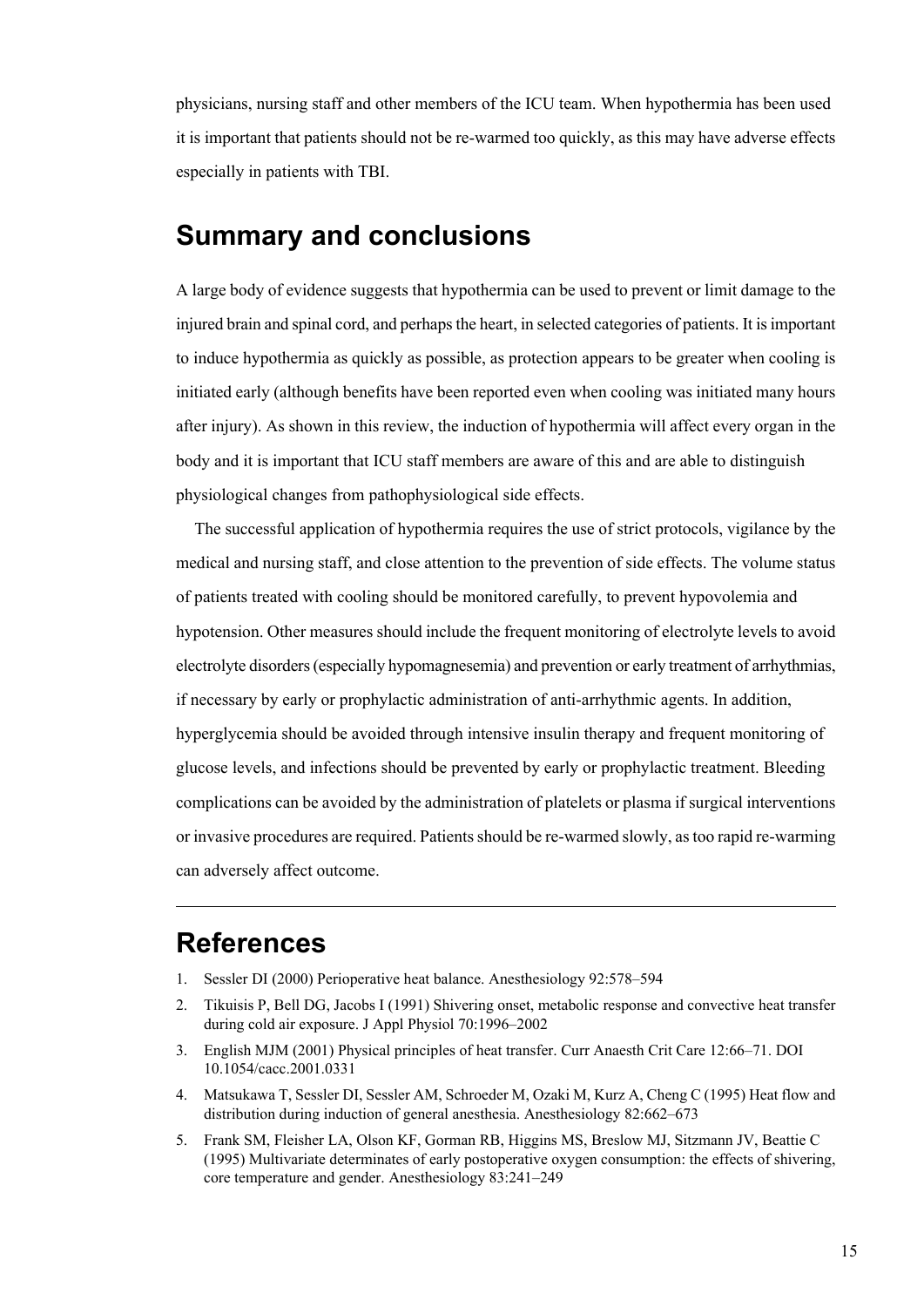- 6. Horvath SM, Spurr GB, Hutt BK, Hamilton LH (1956) Metabolic cost of shivering. J Appl Physiol 8:595–602
- 7. Milde LN (1992) Clinical use of mild hypothermia for brain protection: a dream revisited. J Neurosurg Anesthesiol 4:211–215
- 8. Small DL, Morley P, Buchan AM (1999). Biology of ischemic cerebral cell death. Prog Cardiovasc Dis 42:185–207
- 9. Schaller B, Graf R (2003) Hypothermia and stroke: the pathophysiological background. Pathophysiology 10:7–35
- 10. Fischer S, Renz D, Wiesnet M, Schaper W, Karliczek GF (1999) Hypothermia abolishes hypoxia-induced hyperpermeability in brain microvessel endothelial cells. Brain Res Mol Brain Res 74:135–144
- 11. Chopp M, Knight R, Tidwell CD, Helpern JA, Brown E, Welch KM (1989) The metabolic effects of mild hypothermia on global cerebral ischemia and recirculation in the cat: comparison to normothermia and hyperthermia. J Cereb Blood Flow Metab 9:141–148
- 12. Kinoshita K, Chatzipanteli K, Alonso OF, Howard M, Dietrich WD (2002) The effect of brain temperature on hemoglobin extravasation after traumatic brain injury. J Neurosurg 97:945–953
- 13. Chi OZ, Liu X, Weiss HR (2001) Effects of mild hypothermia on blood-brain barrier disruption during isoflurane or pentobarbital anesthesia. Anesthesiology 95:933–938
- 14. Huang ZG, Xue D, Preston E, Karbalai H, Buchan AM (1999) Biphasic opening of the blood-brain barrier following transient focal ischemia: effects of hypothermia. Can J Neurol Sci 26:298–304
- 15. Siesjo BK, Bengtsson F, Grampp W, Theander S (1989) Calcium, excitotoxins and neuronal death in brain. Ann NY Acad Sci 568:234–251
- 16. Kimura A, Sakurada S, Ohkuni H, Todome Y, Kurata K (2002) Moderate hypothermia delays proinflammatory cytokine production of human peripheral blood mononuclear cells. Crit Care Med 30:1499–1502
- 17. Aibiki M, Maekawa S, Ogura S, Kinoshita Y, Kawai N, Yokono S (1999) Effect of moderate hypothermia on systemic and internal jugular plasma IL-6 levels after traumatic brain injury in humans. J Neurotraum 16:225–232
- 18. Frank SM (2001) Consequences of hypothermia. Curr Anaesth Crit Care 12:79–86
- 19. Busto R, Globus MY, Dietrich WD, Martinez E, Valdés I, Ginsberg MD (1989) Effect of mild hypothermia on ischemia-induced release of neurotransmitters and free fatty acids in rat brain. Stroke 20:904–910
- 20. Dempsey RJ, Combs DJ, Maley ME, Cowen DE, Roy MW, Donaldson DL (1987) Moderate hypothermia reduces postischemic edema development and leukotriene production. Neurosurgery 21:177–181
- 21. Frank SM, Satitpunwaycha P, Bruce SR, Herscovitch P, Goldstein DS (2003) Increased myocardial perfusion and sympathoadrenal activation during mild core hypothermia in awake humans. Clin Sci (Lond) 104:503–508
- 22. Nabel EG, Ganz P, Gordon JB, Alexander RW, Selwyn AP (1988) Dilation of normal and constriction of atherosclerotic coronary arteries caused by the cold pressor test. Circulation 77:43–52
- 23. Hale SL, Dae MW, Kloner RA (2003) Marked reduction in no-reflow with late initiation of hypothermia in a rabbit myocardial infarct model. J Am Coll Cardiol 41 (6 Suppl B):381–382
- 24. Hale SL, Dae MW, Kloner RA (2003) Hypothermia during reperfusion limits 'no-reflow' injury in a rabbit model of acute myocardial infarction. Cardiovasc Res 59:715–722
- 25. Hale SL, Kloner RA (2002) Elevated body temperature during myocardial ischemia/reperfusion exacerbates necrosis and worsens no-reflow. Coron Artery Dis 13:177–181
- 26. Hale SL, Kloner RA (1998) Myocardial temperature reduction attenuates necrosis after prolonged ischemia in rabbits. Cardiovasc Res 40:502–507
- 27. Miki T, Liu GS, Cohen MV, Downey JM (1998) Mild hypothermia reduces infarct size in the beating rabbit heart: a practical intervention for acute myocardial infarction? Basic Res Cardiol 93:372–383
- 28. Hale SL, Dave RH, Kloner RA (1997) Regional hypothermia reduces myocardial necrosis even when instituted after the onset of ischemia. Basic Res Cardiol 92:351–357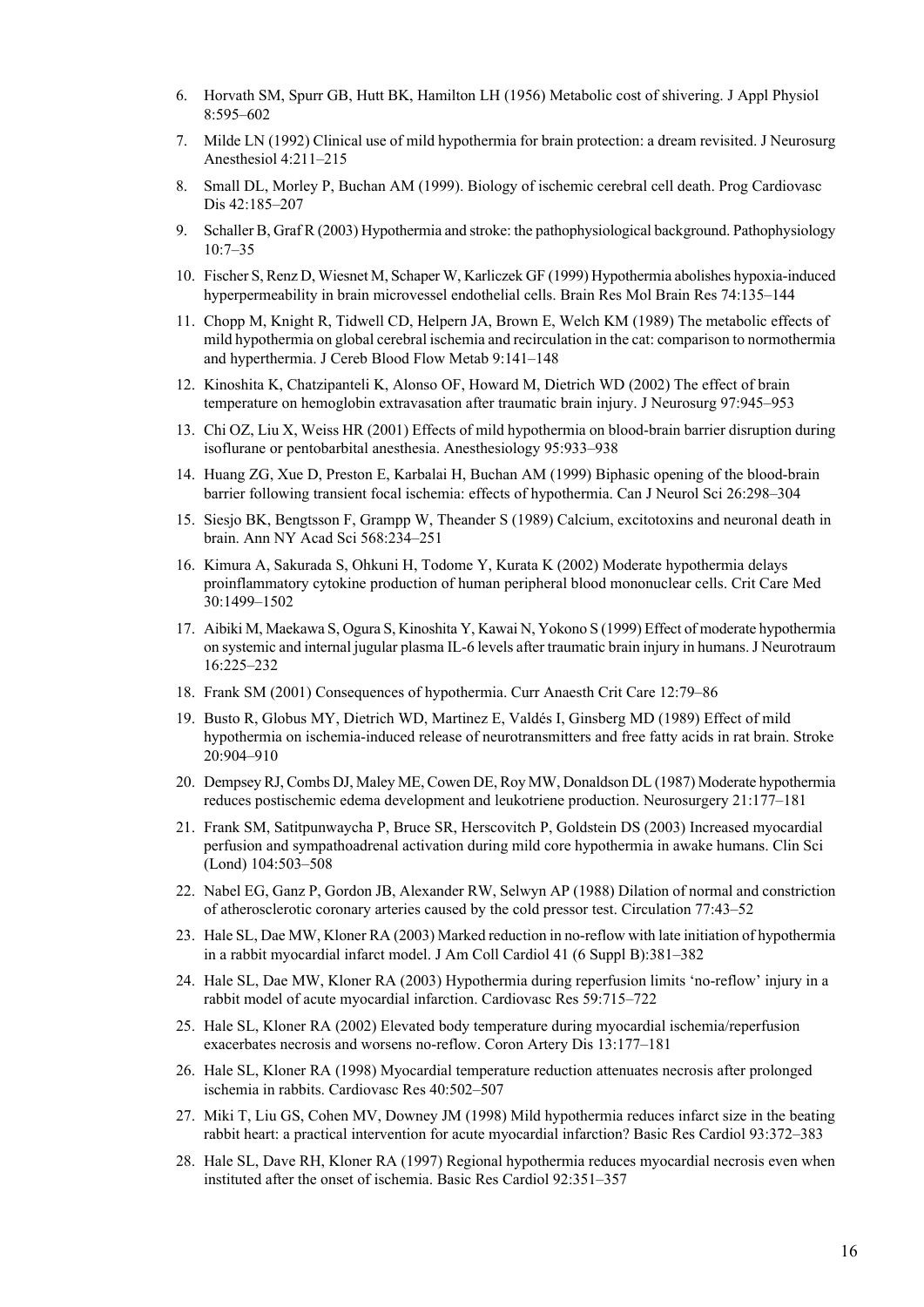- 29. Hale SL, Kloner RA (1997) Myocardial temperature in acute myocardial infarction: protection with mild regional hypothermia. Am J Physiol 273(1 Pt 2):H220–227
- 30. Dae MW, Gao DW, Sessler DI, Chair K, Stillson CA (2002) Effect of endovascular cooling on myocardial temperature, infarct size and cardiac output in human-sized pigs. Am J Physiol Heart Circ Physiol 282:H1584–1591
- 31. Dixon SR, Whitbourn RJ, Dae MW, Grube E, Sherman W, Schaer GL, Jenkins JS, Baim DS, Gibbons RJ, Kuntz RE, Popma JJ, Nguyen TT, O'Neill WW (2002) Induction of mild systemic hypothermia with endovascular cooling during primary percutaneous coronary intervention for acute myocardial infarction. J Am Coll Cardiol 40:1928–1934
- 32. Valeri CR, Feingold H, Cassidy G, Ragno G, Khuri S, Altschule MD (1987) Hypothermia-induced reversible platelet dysfunction. Ann Surg 205:175–181
- 33. Michelson AD, MacGregor H, Barnard MR, Kestin AS, Rohrer MJ, Valeri CR (1994) Hypothermia-induced reversible platelet dysfunction. Thromb Haemost 71:633–640
- 34. Watts DD, Trask A, Soeken K, Perdue P, Dols S, Kaufmann C (1998) Hypothermic coagulopathy in trauma: effect of varying levels of hypothermia on enzyme speed, platelet function and fibrinolytic activity. J Trauma 44:846–854
- 35. Valeri CR, MacGregor H, Cassidy G, Tinney R, Pompei F (1995) Effects of temperature on bleeding time and clotting time in normal male and female volunteers. Crit Care Med 23:698–704
- 36. Patt A, McCroskey B, Moore E (1988) Hypothermia-induced coagulopathies in trauma (Review). Surg Clin North Am 68:775–785
- 37. Ferrara A, MacArthur JD, Wright HK, Modlin IM, McMillen MA (1990) Hypothermia and acidosis worsen coagulopathy in the patients requiring massive transfusion. Am J Surg 160:515–518
- 38. Reed RL, Bracey AW, Hudson JD, Miller TA, Fischer RP (1990) Hypothermia and blood coagulation: dissociation between enzyme activity and clotting factor levels. Circ Shock 32:141–152
- 39. Rohrer MJ, Natale AM (1992) Effect of hypothermia on the coagulation cascade. Crit Care Med 20:1402–1405
- 40. Resnick DK, Marion DW, Darby JM (1994) The effect of hypothermia on the incidence of delayed traumatic intracerebral hemorrhage. Neurosurgery 34:352–356
- 41. Jurkovich GJ, Greiser WB, Luterman A, Curreri PW (1987) Hypothermia in trauma victims: an ominous predictor of survival. J Trauma 27:1019–1024
- 42. Luna GK, Maier RV, Pavlin EG, Anardi D, Copass MK, Oreskovich MR (1987) Incidence and effect of hypothermia in seriously injured patients. J Trauma 27:1014–1018
- 43. Gentilello LM, Jurkovich GJ, Stark MS, Hassantash SA, O'Keefe GE (1997) Is hypothermia in the victim of major trauma protective or harmful? Ann Surg 226:439–447
- 44. Tisherman SA, Rodriguez A, Safar P (1999) Trauma care in the new millennium. Therapeutic hypothermia in traumatology. Surg Clin North Am 79:1269–1289
- 45. Steinemann S, Shackford SR, Davis JW (1990) Implications of admission hypothermia in trauma patients. J Trauma 30:200–202
- 46. Clifton GL, Miller ER, Choi SC, Levin HS, McCauley S, Smith KR, Muizelaar JP, Wagner FC, Marion DW, Luerssen TG, Chesnut RM, Schwartz M (2001) Lack of effect of induction of hypothermia after acute brain injury. N Engl J Med 344:556–563
- 47. Salman H, Bergman M, Bessler H, Alexandrova S, Beilin B, Djaldetti M (2000) Hypothermia affects the phagocytic activity of rat peritoneal macrophages. Acta Physiol Scand 168:431–436
- 48. Shiozaki T, Hayakata T, Taneda M, Nakajima Y, Hashiguchi N, Fujimi S, Nakamori Y, Tanaka H, Shimazu T, Sugimoto H (2001) A multicenter prospective randomized controlled trial of the efficacy of mild hypothermia for severely head injured patients with low intracranial pressure. Mild Hypothermia Study Group in Japan. J Neurosurg 94:50–54
- 49. Schwab S, Georgiadis D, Berrouschot J, Schellinger PD, Graffagnino C, Mayer SA (2001) Feasibility and safety of moderate hypothermia after massive hemispheric infarction. Stroke 32:2033–2035
- 50. Marion DW, Penrod LE, Kelsey SF, Obrist WD, Kochanek PM, Palmer AM, Wisniewski SR, DeKosky ST (1997) Treatment of traumatic brain injury with moderate hypothermia. N Engl J Med 336:540–546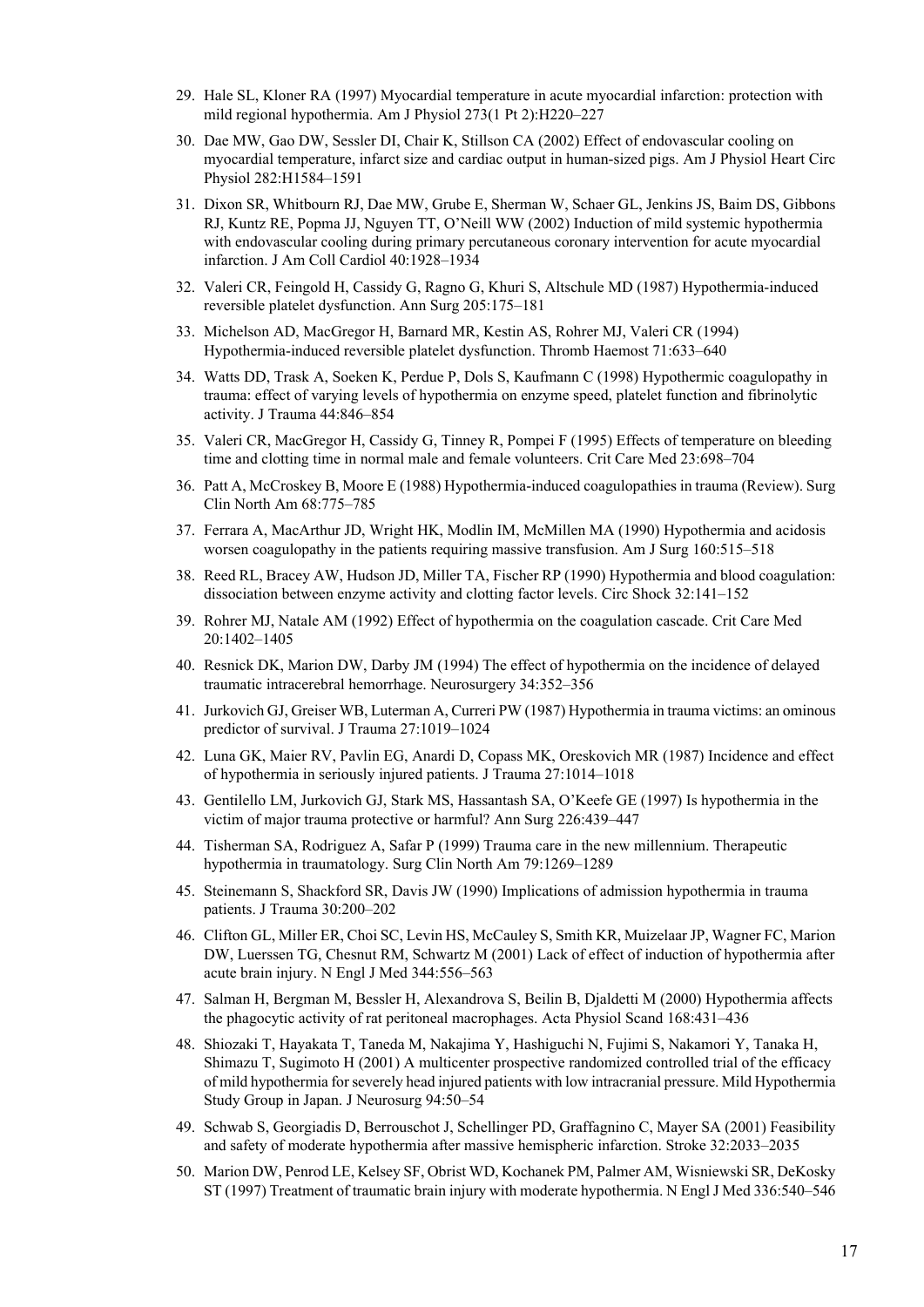- 51. Polderman KH, Tjong Tjin Joe R, Peerdeman SM, Vandertop WP, Girbes ARJ (2002) Effects of artificially induced hypothermia on intracranial pressure and outcome in patients with severe traumatic head injury. Intensive Care Med 28:1563-1567
- 52. Bernard SA, Gray TW, Buist MD, Jones BM, Silvester W, Gutteridge G, Smith K (2002) Treatment of comatose survivors of out-of-hospital cardiac arrest with induced hypothermia. N Engl J Med 346:557–563
- 53. The Hypothermia after Cardiac Arrest Study Group (2002) Mild therapeutic hypothermia to improve the neurologic outcome after cardiac arrest. N Engl J Med 346:549–556
- 54. Kurz A, Sessler DI, Lenhardt R and the Study of Wound Infection and Temperature Group (1996) Perioperative normothermia to reduce the incidence of surgical-wound infection and shorten hospitalization. New Engl J Med 334:1209–1215
- 55. Sessler DI (2001) Complications and treatment of mild hypothermia. Anesthesiology 95:531–543
- 56. Sheffield CW, Sessler DI, Hunt TK (1994) Mild hypothermia during isoflurane anesthesia decreases resistance to E. Coli dermal infection in guinea pigs. Acta Anesthesiol Scand 38:201–205
- 57. Sheffield CW, Sessler DI, Hunt TK, Scheuenstuhl H (1994) Mild hypothermia during halothane anesthesia decreases resistance to S. Aureus dermal infection in guinea pigs. Wound Rep Reg 2:48–56
- 58. Polderman KH, Girbes ARJ, Peerdeman SM, Vandertop WP (2001) Hypothermia (review/comment). J Neurosurgery 94:853–855
- 59. Polderman KH, Peerdeman SM, Girbes ARJ (2001) Hypophosphatemia and hypomagnesemia induced by cooling in patients with severe head injury. Journal of Neurosurg 94:697–705
- 60. Kaufman HH, Timberlake G, Voelker J, Pait TG (1993) Medical complications of head injury. Med Clin North Am 77:43–60
- 61. Weinberg AD (1993) Hypothermia. Ann Emerg Med 22:370–377
- 62. The Brain Trauma Foundation. The American Association of Neurological Surgeons (2000) The Joint Section on Neurotrauma and Critical Care. Guidelines for cerebral perfusion pressure. J Neurotrauma 17:507–511
- 63. Fearnside MR, Cook RJ, McDougall P, McNeil RJ (1993) The Westmead Head Injury Project outcome in severe head injury. A comparative analysis of pre-hospital, clinical and CT variables. Br J Neurosurg 7:267–279
- 64. Chesnut RM, Marshall SB, Piek J, Blunt BA, Klauber MR, Marshall LF (1993) Early and late systemic hypotension as a frequent and fundamental source of cerebral ischemia following severe brain injury in the Traumatic Coma Data Bank. Acta Neurochir Suppl (Wien) 59:121–125
- 65. Polderman KH, Sterz F, van Zanten ARH, Uray T, Losert H, de Waal R, Girbes ARJ, Holzer M (2003) Induced hypothermia improves neurological outcome in asystolic patients with out-of hospital cardiac arrest (abstract). Circulation 108:IV-581 [abstract 2646]
- 66. Aibiki M, Kawaguchi S, Maekawa N (2001) Reversible hypophosphatemia during moderate hypothermia therapy for brain-injured patients. Crit Care Med 29:1726–1730
- 67. McIntosh TK Vink R, Yamakami I, Faden AI (1989) Magnesium protects against neurological deficit after brain injury. Brain Res 482:252–260
- 68. Vink R (1988) Decline in intracellular free Mg2+ is associated with irreversible tissue injury after brain trauma. J Biol Chem 263:757–761
- 69. Vink R, Cernak I (2000) Regulation of intracellular free magnesium in central nervous system injury. Front Biosci 5:656–665
- 70. Polderman KH, Zanten ARH van, Girbes ARJ (2003) The importance of magnesium in critically ill patients: a role in mitigating neurological injury and in the prevention of vasospasms. Intensive Care Med 29:1202–1203
- 71. Polderman KH, Bloemers F, Peerdeman SM, Girbes ARJ (2000) Hypomagnesemia and hypophosphatemia at admission in patients with severe head injury. Crit Care Med 28:2022–2025
- 72. Dietrich WD, Alonso O, Busto R, Globus MYT, Ginsberg MD (1994) Posttraumatic brain hypothermia reduces histopathological damage following concussive brain injury in the rat. Acta Neuropathol 87:250–258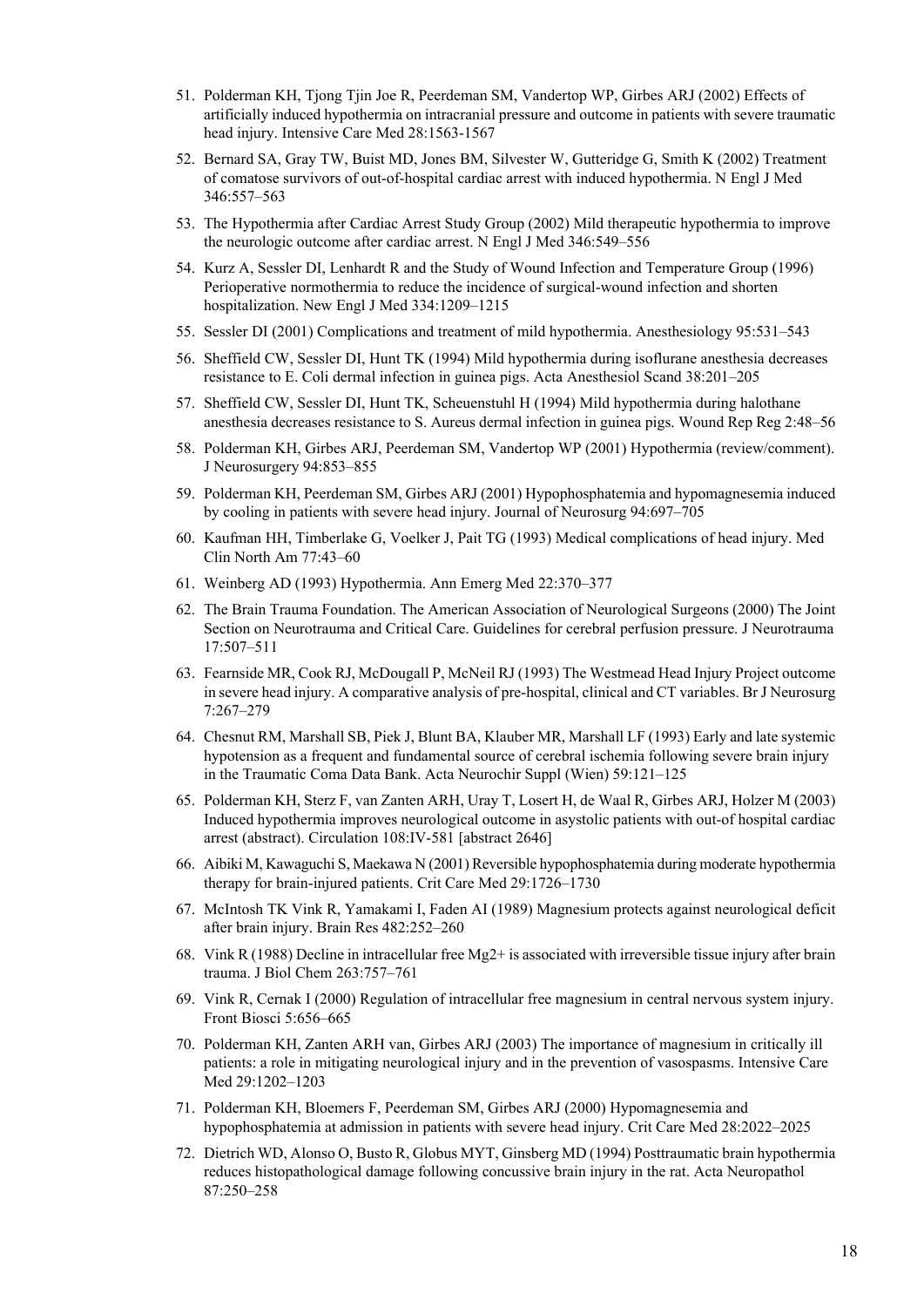- 73. Vacanti FX, Ames AA (1983) Mild hypothermia and  $Mg^{++}$  protect against irreversible damage during CNS ischemia. Stroke 15:695–698
- 74. Saatman KE, Bareyre FM, Grady MS, McIntosh TK (2001) Acute cytoskeletal alterations and cell death induced by experimental brain injury are attenuated by magnesium treatment and exacerbated by magnesium deficiency. J Neuropathol Exp Neurol 60:183–194
- 75. Bareyre FM, Saatman KE, Raghupathi R, McIntosh TH (2000) Postinjury treatment with magnesium chloride attenuates cortical damage after traumatic brain injury in rats. J. Neurotrauma 17:1029–1039
- 76. Garcia LA, Dejong SC, Martin SM, Smith RS, Buettner GR, Kerber RE (1998) Magnesium reduces free radicals in an in vivo coronary occlusion-reperfusion model. J Am Coll Cardiol 32:536–539
- 77. Pyne GJ, Cadoux-Hudson TA, Clark JF (2001) Magnesium protection against in vitro cerebral vasospasm after subarachnoid haemorrhage. Br J Neurosurg 15:409–415
- 78. Teragawa H, Kato M, Yamagata T, Matsuura H, Kajiyama G (2000)The preventive effect of magnesium on coronary spasm in patients with vasospastic angina. Chest 118:1690–1695
- 79. Weisinger JR, Bellorín-Font E (1998) Magnesium and phosphorus. Lancet 352:391–396
- 80. Rubeiz GJ, Thill-Baharozian M, Hardie D, Carlson RW (1993) Association of hypomagnesemia and mortality in acutely ill medical patients. Crit Care Med 21:203–209
- 81. Van den Berghe G, Wouters P, Weekers F, Verwaest C, Bruyninckx F, Schetz M, Vlasselaers D, Ferdinande P, Lauwers P, Bouillon R (2001) Intensive insulin therapy in critically ill patients. New Engl J Med 345:1359–1367
- 82. Van den Berghe G, Wouters PJ, Bouillon R, Weekers F, Verwaest C, Schetz M, Vlasselaers D, Ferdinande P, Lauwers P (2003) Outcome benefit of intensive insulin therapy in the critically ill: insulin dose versus glycemic control. Crit Care Med 31:359–366
- 83. Finney SJ, Zekveld C, Elia A, Evans TW (2003) Glucose control and mortality in critically ill patients. JAMA 290:2041–2047
- 84. Connolly J, Boyd R, Calvin J (1962) The protective effect of hypothermia in cerebral ischemia: experimental and clinical application by selective brain cooling in the human. Surgery 52:15–24
- 85. Schwartz AE, Stone JG, Finck AD, Sandhu AA, Mongero LB, Adams DC, Jonassen AE, Young WL, Michler RE (1996) Isolated cerebral hypothermia by single carotid artery perfusion of extracorporeally cooled blood in baboons. Neurosurgery 39:577–581
- 86. Gelman B, Schleien CL, Lohe A, Kuluz JW (1996) Selective brain cooling in infant piglets after cardiac arrest and resuscitation. Crit Care Med 24:1009–1017
- 87. Natale JA, D'Alecy LG (1989) Protection from cerebral ischemia by brain cooling without reduced lactate accumulation in dogs. Stroke 20:770–777
- 88. Xiao F, Safar P, Alexander H (1995) Peritoneal cooling for mild cerebral hypothermia after cardiac arrest in dogs. Resuscitation 30:51–59
- 89. O'Donnel J, Axelrod P, Fisher C, Lorber B (1997) Use and effectiveness of hypothermia blankets for febrile patients in the intensive care unit. Clin Infect Dis 24:1208–1213
- 90. Georgiadis D, Schwarz S, Kollmar R, Schwab S (2001) Endovascular cooling for moderate hypothermia in patients with acute stroke. Stroke 32:2550–2553
- 91. Doufas AG, Akca O, Barry A, petrusca DA, Suleman MI, Morioka N, Guarnaschelli JJ, Sessler DI (2002) Initial experience with a novel heat-exchanging catheter in neurosurgical patients. Anesth Analg 95:1752–1756
- 92. Schmutzhard E, Engelhardt K, Beer R, Brössner G, Pfausler B, Spiss H, Unterberger I, Kampfl A (2002) Safety and efficacy of a novel intravascular cooling device to control body temperature in neurologic intensive care patients: a prospective pilot study. Crit Care Med 30:2481–2488
- 93. Andrews PJD, Harris BA (2002) The rationale for selective brain cooling. Year book of intensive care and emergency medicine. Vincent JL (ed) Springer Verlag, Berlin Heidelbrg New York, pp 738–747
- 94. Mayer SA, Commichau C, Scarmeas N, Presciutti M, Bates J, Copeland D (2000) Clinical trial of an air-circulating cooling blanket for fever control in critically ill neurologic patients. Neurology 56:292–298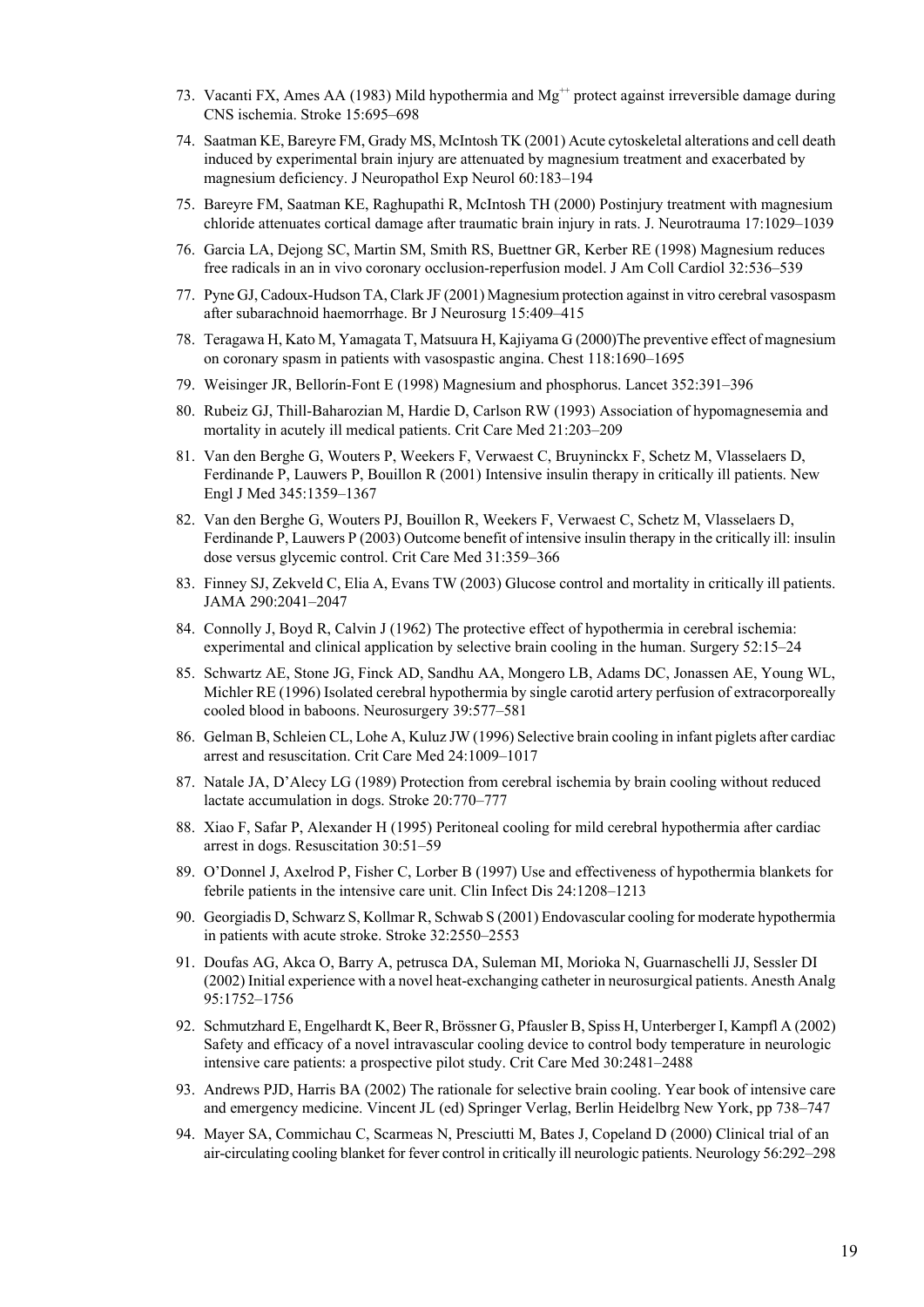- 95. Kammersgaard LP, Rasmussen BH, Jørgensen HS, Reith J, Weber U, Olsen TS (2000) Feasibility and safety of inducing modest hypothermia in awake patients with acute stroke through surface cooling: a case-control study: the Copenhagen Stroke Study. Stroke 31:2251–2256
- 96. Bernard S, Buist M, Monteiro O, Smith K (2003) Induced hypothermia using large volume, ice-cold intravenous fluid in comatose survivors of out-of-hospital cardiac arrest: a preliminary report. Resuscitation 56:9–13
- 97. Tarnow-Mordi WO, Hau C, Warden A, Shearer AJ (2000) Hospital mortality in relation to staff workload: a 4-year study in an adult intensive-care unit. Lancet 356:185–189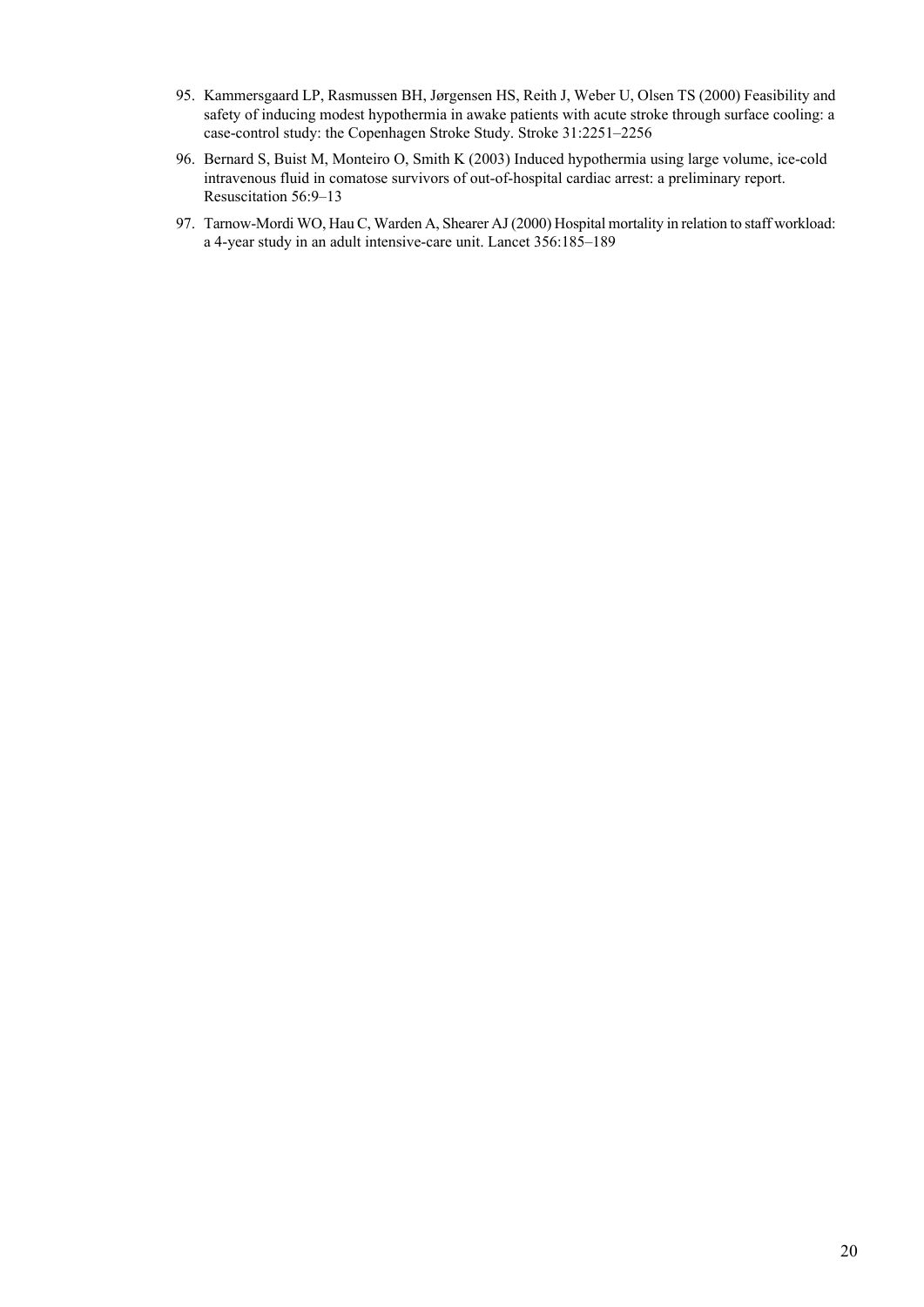| ā          |
|------------|
| micmo<br>ģ |
| ŕ          |

| Aechanism   | <b>Definition</b>                                                                                                                                                                                                                                                                                                                                                                           | Influencing factors |
|-------------|---------------------------------------------------------------------------------------------------------------------------------------------------------------------------------------------------------------------------------------------------------------------------------------------------------------------------------------------------------------------------------------------|---------------------|
| Radiation   | Transfer of heat between the separated surfaces of two objects with Independent of temperature of surrounding air; depends on<br>different temperatures via electromagnetic (infrared) radiation, lemperature and emissivity of surrounding objects<br>without direct contact between the objects and without a heat transfer<br>medium. Accounts for 50-70% of heat loss in awake patients |                     |
| Conduction  | Direct transfer of heat from one surface to a second, adjacent surface. Difference in surface temperatures; insulation between these surfaces<br>Amount of heat loss is closely related to contact surface; in standing<br>patients heat loss through conduction is negligible, but this increases<br>in the sitting or lying positions                                                     |                     |
| Convection  | Transfer of heat from a surface to the surrounding air. Accounts for Difference in temperature between surface and air, (speed of)<br>$20-30%$ of heat loss at room temperature in the absence of wind novement of air ("wind chill factor")                                                                                                                                                |                     |
| ivaporation | Heat loss derived from the evaporation of water from skin & lungs. Influenced by saturated vapor pressure at skin, temperature & the<br>for $\pm$ 15% of heat loss (5% from the skin, 10% from the air<br>lungs) under non-sweating circumstances<br>Accounts 1                                                                                                                             |                     |
|             |                                                                                                                                                                                                                                                                                                                                                                                             |                     |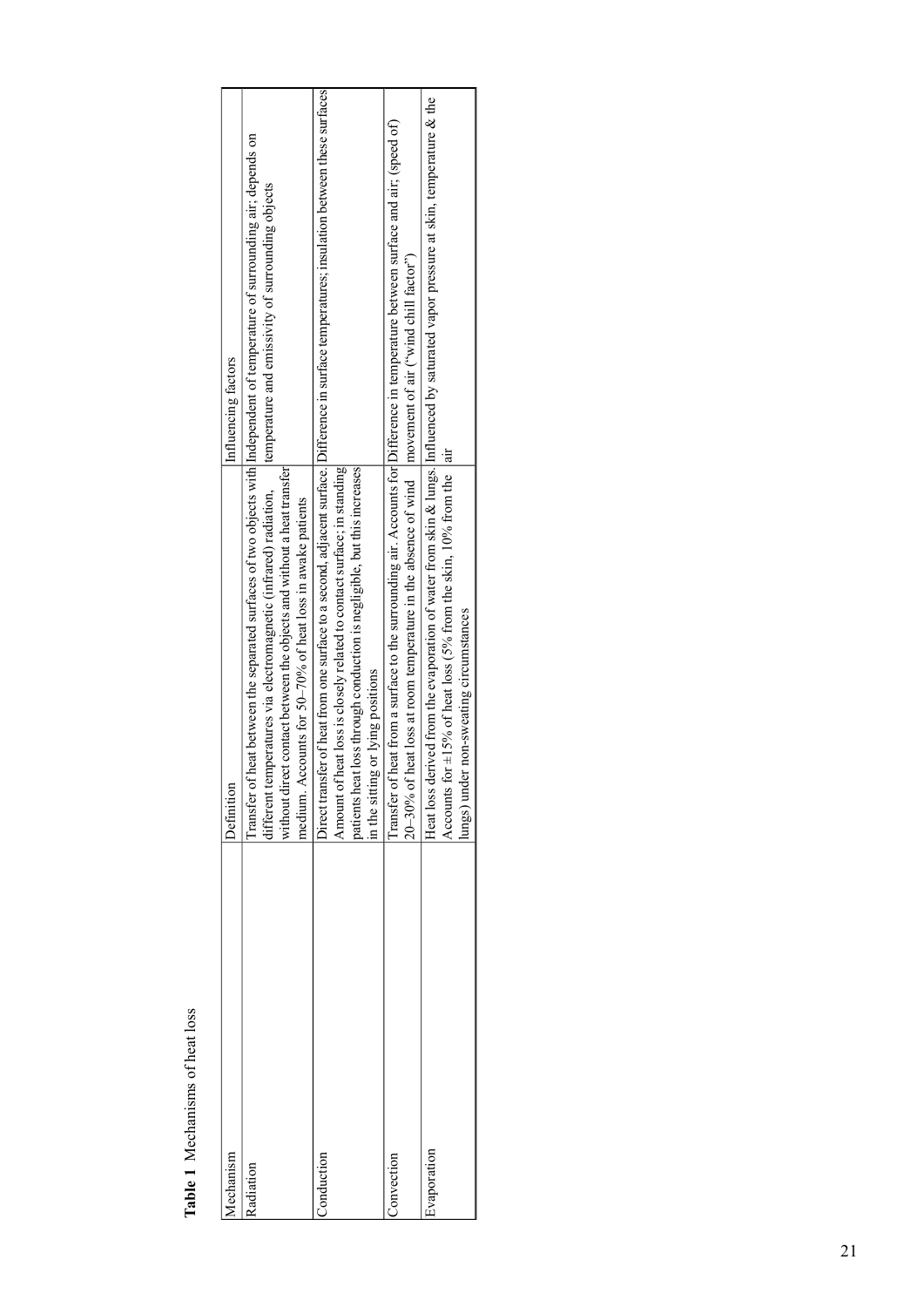Table 2 Physiologic effects of mild to moderate hypothermia. These effects occur, to varying degrees, in most or all patients when hypothermia is induced. The temperature limits **Table 2** Physiologic effects of mild to moderate hypothermia. These effects occur, to varying degrees, in most or all patients when hypothermia is induced. The temperature limits below which these effects occur are estimates and are influenced by age and co-morbidity (especially cardiovascular disease) below which these effects occur are estimates and are influenced by age and co-morbidity (especially cardiovascular disease)

| System                                         | Temperature         | Effect                                                                                                                                                                     |
|------------------------------------------------|---------------------|----------------------------------------------------------------------------------------------------------------------------------------------------------------------------|
| Physiological attempts to increase temperature | $30-35$ °C          | vasoconstriction, increased muscle activity, increased oxygen<br>In awake patients: generation of heat: shivering, peripheral<br>consumption, increased rate of metabolism |
|                                                | $\leq 30^{\circ}$ C | 'Hibernation': shivering ceases, marked decrease in rate of<br>metabolism                                                                                                  |
| Metabolic                                      | $30-35$ °C          | Carbon dioxide production<br>Oxygen consumption                                                                                                                            |
|                                                |                     | Fat metabolism: $\Rightarrow$ $\uparrow$ Glycerol, free fatty acids, ketonic acids,<br>lactate; metabolic acidosis<br>Metabolism                                           |
|                                                | $\leq 35^{\circ}C$  | $\downarrow$ Insulin sensitivity $\downarrow$ insulin secretion                                                                                                            |
| Endocrine                                      | $\leq$ 35.5°C       | ↑ Levels of adrenaline and noradrenaline                                                                                                                                   |
|                                                | $\leq 33^{\circ}$ C | t Levels of cortisol                                                                                                                                                       |
| Cardiovascular                                 | 5°55°               | Tachycardia                                                                                                                                                                |
|                                                | $\leq 35^{\circ}C$  | Bradycardia                                                                                                                                                                |
|                                                | $\leq 34^{\circ}$ C | Slight increase in blood pressure (average 10 mmHg)                                                                                                                        |
|                                                | $\leq 32^{\circ}$ C | Mild arrhythmias in some patients                                                                                                                                          |
|                                                | $\leq 33^{\circ}$ C | ECG changes: increased PR-interval, widening of QRS-complex,<br>increased QT interval                                                                                      |
|                                                | $\leq 28-30$ °C     | 11 Risk of tachyarrhythmias, beginning with atrial fibrillation                                                                                                            |
|                                                | $\leq 35^{\circ}C$  | ↑ central venous pressure and ↓ cardiac output                                                                                                                             |
|                                                | 5°C                 | $or = mixed$ venous saturation                                                                                                                                             |
| Renal                                          | $ S35^{\circ}C$     | 1 Diuresis, tubular dysfunction, electrolyte loss & electrolyte<br>disorders                                                                                               |
| Hematological                                  | $\leq$ 5°C          | ↓ Platelet count, impaired platelet function, impaired coagulation<br>cascade                                                                                              |
|                                                | $\leq 33^{\circ}$ C | ↓ White blood cell count, impaired leukocyte function                                                                                                                      |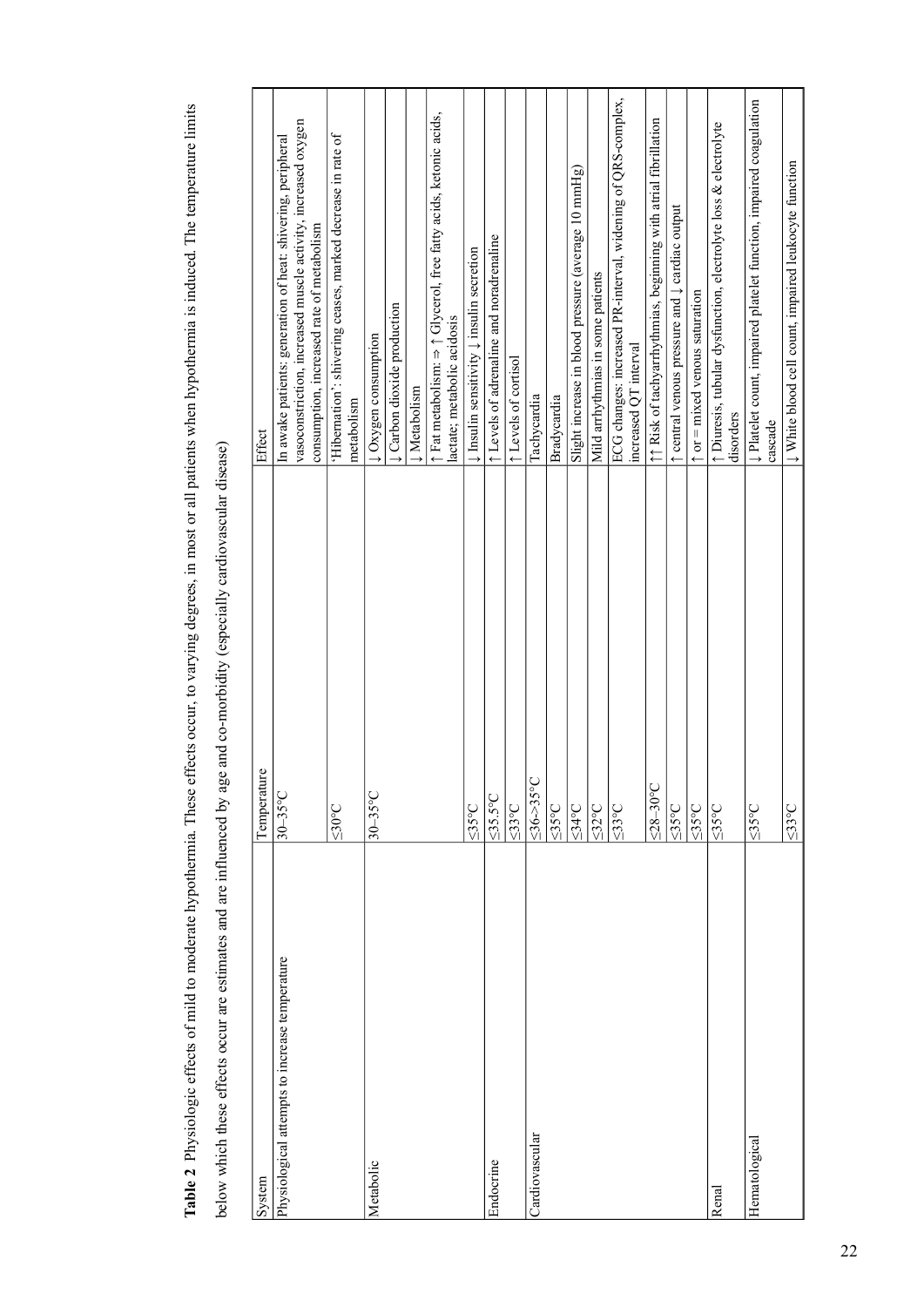| Gastrointestinal  | $\leq 35^{\circ}$ C | Impaired bowel function/impaired intestinal motility/ileus, mild             |
|-------------------|---------------------|------------------------------------------------------------------------------|
|                   |                     | pancreatitis (occurs very frequently!) $\uparrow$ liver enzymes              |
| mmune suppression | $-35^{\circ}$ C     | impaired neutrophil and macrophage function; suppression of                  |
|                   |                     | pro-inflammatory mediator release; $\Rightarrow$ increased risk of infection |
|                   |                     | (mainly pneumonia & wound infections)                                        |
| Veurological      | 2°1°C               | Consciousness, lethargy, coma                                                |
| harmacokinetics   | $5^{\circ}C$        | Altered clearance of various medications (data available for muscle          |
|                   |                     | paralyzers, propofol, fentanyl, phenytoin, pentobarbital, verapamil,         |
|                   |                     | propanol and volatile anesthetics (reduced clearance), but in all            |
|                   |                     | likelihood applies to many other types of medication)                        |
|                   |                     | No effect on gentamycin clearance in animal experiment                       |
|                   |                     | No effect on neostigmine effect or clearance in healthy volunteers           |
|                   |                     |                                                                              |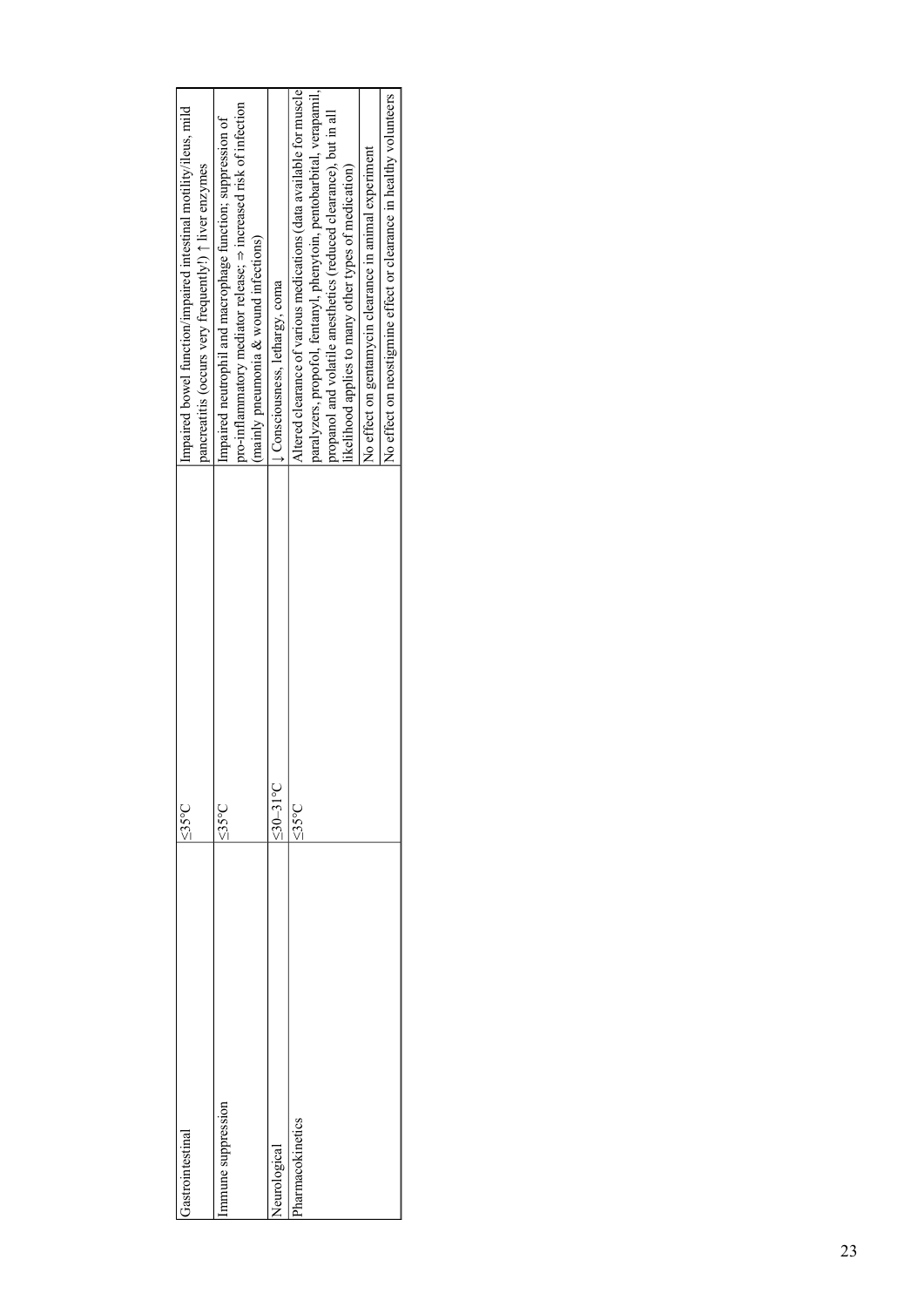Table 3 Frequently occurring changes in laboratory measurements induced by hypothermia. The extent of these changes depends on the degree of hypothermia; the lower body **Table 3** Frequently occurring changes in laboratory measurements induced by hypothermia. The extent of these changes depends on the degree of hypothermia; the lower body

| Frequency              | Effect                                                                                                      |
|------------------------|-------------------------------------------------------------------------------------------------------------|
| Almost always          | Mild to moderate increase in serum amylase levels $(300-600 \mu/l)$                                         |
|                        | Mild thrombocytopenia (platelet count 100-150x10 <sup>12</sup> )                                            |
|                        | Increase in serum lactate levels $(2.5-5 \text{ mmol/l})$                                                   |
| $F$ requent            | Moderate to severe thrombocytopenia (platelet count 30-100x10 <sup>12</sup> )                               |
|                        | Rise in serum glucose levels (due to decreased insulin sensitivity and decreased insulin secretion)         |
|                        | High serum amylase levels (600–1200 µ/l)                                                                    |
|                        | High serum lactate levels (5-7 mmol/l)                                                                      |
|                        | Decrease in levels of potassium (K), magnesium (Mg), phosphate (P), calcium (Ca)                            |
|                        | Leukocytopenia (WBC (2-3x10 <sup>9</sup> /1)                                                                |
| Occurring regularly    | Mild increase in liver enzymes (particularly SGOT and SGPT)                                                 |
|                        | Metabolic acidosis (due to increase in lactate levels and increased production of free fatty acids, ketones |
|                        | and glycerol)                                                                                               |
|                        | Slightly increased APTT and APTT                                                                            |
| Occurring occasionally | Manifest acidosis, lactate levels ≥7 mmol/l                                                                 |
|                        | Severe leukocytopenia (WBC $\langle 2x10^\circ \rangle$                                                     |
|                        | Increase in serum amylase $\geq$ 1200 $\mu$ /l                                                              |
|                        | Severe thrombocytopenia (platelet count $\leq 30 \times 10^{12}$ )                                          |
|                        | Manifest coagulation disorders with marked increase in APTT and PTT                                         |

temperature, the more pronounced the changes in laboratory values will be temperature, the more pronounced the changes in laboratory values will be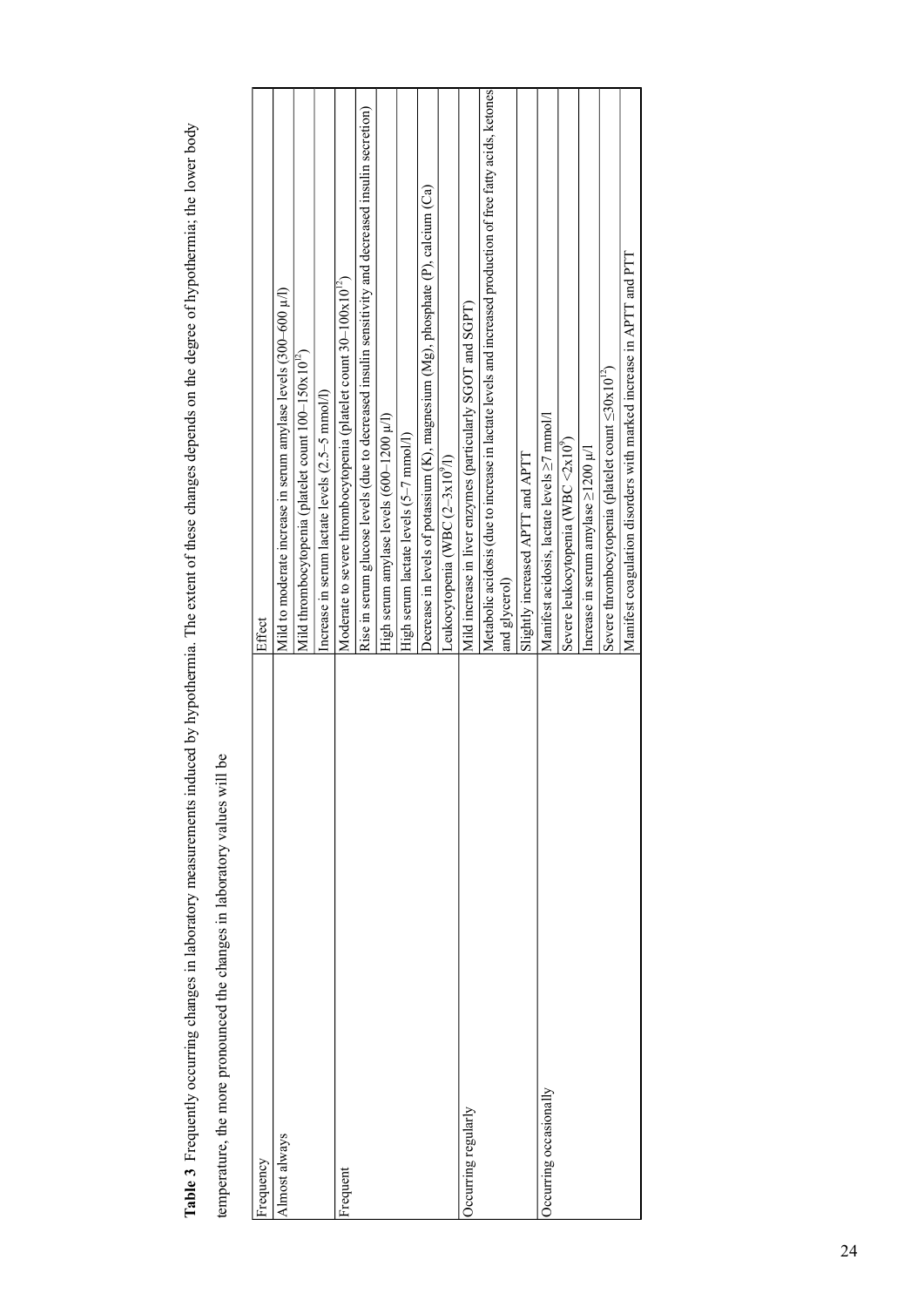Table 4 Potential side effects of hypothermia. These are effects that occur relatively frequently during induction of hypothermia and that are often unwelcome. Many of these effects **Table 4** Potential side effects of hypothermia. These are effects that occur relatively frequently during induction of hypothermia and that are often unwelcome. Many of these effects can be prevented or counteracted, or the effects mitigated. Physicians applying therapeutic hypothermia should be aware of these potential side effects can be prevented or counteracted, or the effects mitigated. Physicians applying therapeutic hypothermia should be aware of these potential side effects

| who already have bleeding problems for other reasons; hypothermia-induced coagulopathy may<br>Hypovolemia (due to increased diuresis/hypothermia-induced diuresis) <sup>8</sup><br>Electrolyte disorders <sup>ª</sup> (loss of K, Mg, P, Ca)<br>Changes in drug effects & drug metabolism<br>Wound infections and healing<br>impaired coagulation cascade<br>Rise in serum amylase<br>intracerebral bleeding<br>Manifest pancreatitis<br>Myocardial ischemia<br>Airway infections<br>insulin resistance<br>effect'<br>High risk<br>ow risk<br><b>Rare</b> | requency/ degree of risk | Effect                                                                                                   |
|-----------------------------------------------------------------------------------------------------------------------------------------------------------------------------------------------------------------------------------------------------------------------------------------------------------------------------------------------------------------------------------------------------------------------------------------------------------------------------------------------------------------------------------------------------------|--------------------------|----------------------------------------------------------------------------------------------------------|
|                                                                                                                                                                                                                                                                                                                                                                                                                                                                                                                                                           |                          | Coagulopathy: increased bleeding time, increased APTT/CT, thrombocytopenia, thrombocytopathia            |
|                                                                                                                                                                                                                                                                                                                                                                                                                                                                                                                                                           |                          |                                                                                                          |
|                                                                                                                                                                                                                                                                                                                                                                                                                                                                                                                                                           |                          |                                                                                                          |
|                                                                                                                                                                                                                                                                                                                                                                                                                                                                                                                                                           |                          |                                                                                                          |
|                                                                                                                                                                                                                                                                                                                                                                                                                                                                                                                                                           |                          |                                                                                                          |
|                                                                                                                                                                                                                                                                                                                                                                                                                                                                                                                                                           |                          |                                                                                                          |
|                                                                                                                                                                                                                                                                                                                                                                                                                                                                                                                                                           |                          |                                                                                                          |
|                                                                                                                                                                                                                                                                                                                                                                                                                                                                                                                                                           |                          | Manifest bleeding, severe coagulation disorders (possibly higher risk in trauma patients and/or patients |
|                                                                                                                                                                                                                                                                                                                                                                                                                                                                                                                                                           |                          |                                                                                                          |
|                                                                                                                                                                                                                                                                                                                                                                                                                                                                                                                                                           |                          | increase extent and severity of bleeding in these cases. See discussion in "Practical aspects and side   |
|                                                                                                                                                                                                                                                                                                                                                                                                                                                                                                                                                           |                          |                                                                                                          |
|                                                                                                                                                                                                                                                                                                                                                                                                                                                                                                                                                           |                          |                                                                                                          |
|                                                                                                                                                                                                                                                                                                                                                                                                                                                                                                                                                           |                          |                                                                                                          |
|                                                                                                                                                                                                                                                                                                                                                                                                                                                                                                                                                           |                          |                                                                                                          |
|                                                                                                                                                                                                                                                                                                                                                                                                                                                                                                                                                           |                          |                                                                                                          |
|                                                                                                                                                                                                                                                                                                                                                                                                                                                                                                                                                           |                          |                                                                                                          |

<sup>a</sup>Depends on category of patients; higher risk in TBI and SAH, lower risk in post-anoxia/CPR <sup>b</sup>Risk appears to be significantly higher in patients with TBI than in patients following CPR aDepends on category of patients; higher risk in TBI and SAH, lower risk in post-anoxia/CPR bRisk appears to be significantly higher in patients with TBI than in patients following CPR